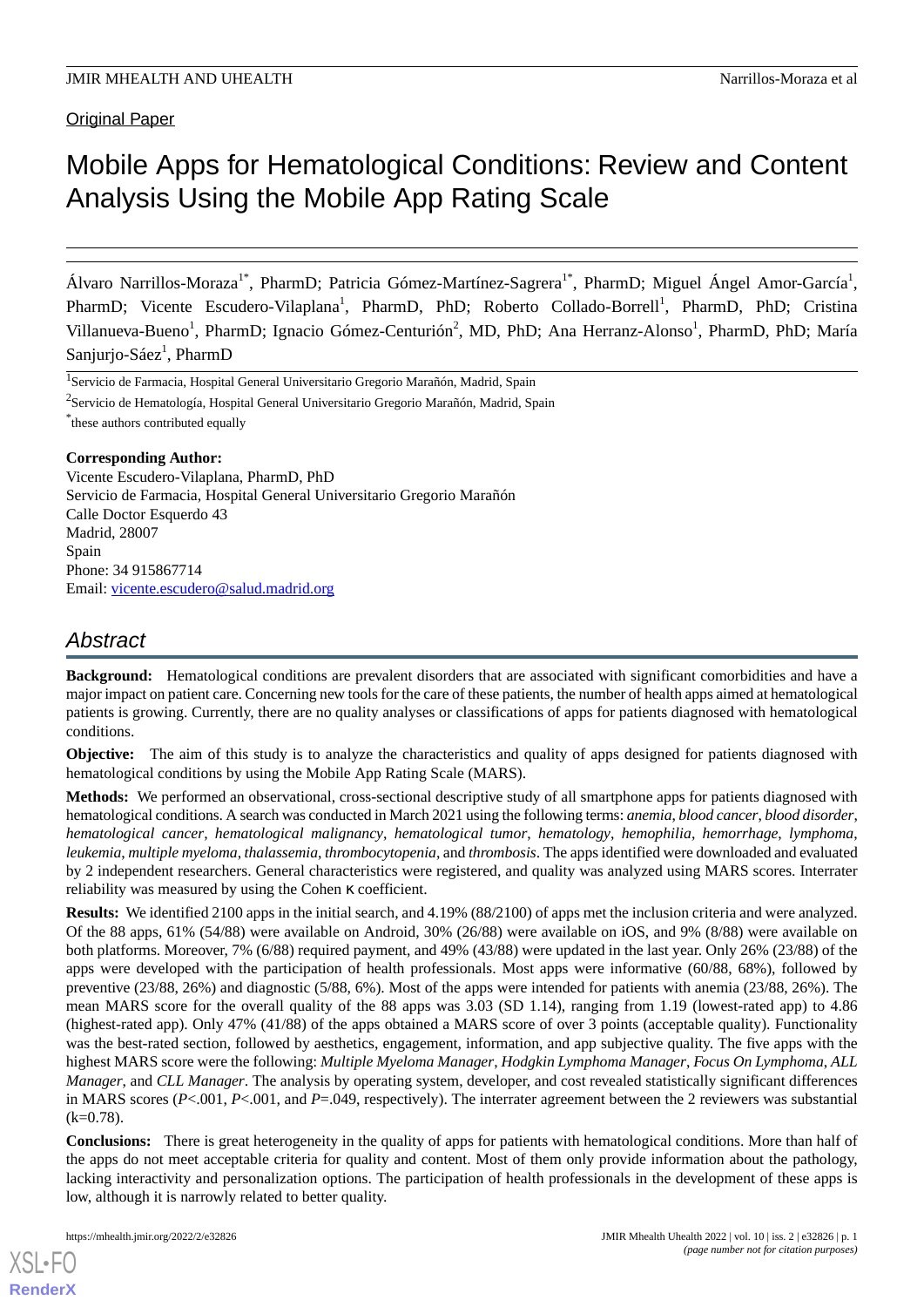#### (JMIR Mhealth Uhealth 2022;10(2):e32826) doi: [10.2196/32826](http://dx.doi.org/10.2196/32826)

#### **KEYWORDS**

blood; hematology; mHealth; mobile apps; quality; rating tool; mobile phone

#### *Introduction*

#### **Background**

The use of mobile technologies for health is increasing at an unstoppable rate. App capabilities for sharing health care information or real-time patient monitoring make them an important health tool because of their ease of use, broad reach, and wide acceptance [[1\]](#page-14-0). At the beginning of 2021, more than 53,000 medical apps were available in the Android Play Store (one of the main download platforms) [\[2\]](#page-14-1). Medical apps have targeted a diverse number of conditions, such as diabetes [\[3](#page-14-2),[4\]](#page-14-3), pain [[5\]](#page-14-4), rheumatic [\[6\]](#page-14-5) and psychiatric disorders [\[7\]](#page-14-6), COVID-19 [[8](#page-14-7)[-10](#page-14-8)], or cancer [[11](#page-15-0)[-13](#page-15-1)]. Apps for patients diagnosed with hematological conditions are also found on the main download platforms, although there is little information about them.

Hematological conditions comprise a wide range of disorders that can be classified as nonmalignant (anemia, hemorrhagic, or thrombotic disorders and conditions affecting blood-forming organs) and malignant (hematological cancers, such as Hodgkin and non-Hodgkin lymphoma, leukemia, or multiple myeloma, among others) [\[14](#page-15-2)]. These diseases meet all criteria for qualifying as a very important public health problem, with serious morbidities affecting patients worldwide [[14-](#page-15-2)[16\]](#page-15-3). Many of these conditions, such as hemophilia or anemia, are highly prevalent and become chronic. These patients could benefit from tools that improve treatment adherence or self-management guidelines, making medical apps an increasingly attractive option for this purpose [\[17](#page-15-4),[18\]](#page-15-5).

Considering the large number of health apps available for patients with hematological conditions and the increasing interest in tools that encourage patient self-care, a proper review is needed. However, no clear consensus exists as to the appropriate method to assess the quality of health apps [[19\]](#page-15-6). The Mobile App Rating Scale (MARS) is the most widely used scale for evaluating the quality and content of health apps. This allows the evaluation and comparison of apps by relating to their user engagement, functionality, aesthetics, and information quality [[20,](#page-15-7)[21](#page-15-8)]. In addition, it provides a quantitative and validated system that allows both users and health care professionals to avoid unreliable information.

#### **Objective**

The aim of our study is to analyze the characteristics and quality of mobile apps for patients diagnosed with hematological conditions using the MARS.

# *Methods*

#### **Study Design**

We performed an observational, descriptive, cross-sectional study of all smartphone apps for patients diagnosed with hematological conditions, including hematological malignancies, various types of anemia, and hemorrhagic and thrombotic

diathesis, available on the Android and iOS platforms. The study followed the PRISMA-P (Preferred Reporting Items for Systematic Review and Meta-Analysis Protocols) 2015 guidelines for systematic reviews [[22\]](#page-15-9).

#### **Eligibility Criteria**

A search on the Apple App Store and Android Play Store was performed in February 2021 by 2 independent health professionals with experience in app analysis, design, and development (PGMS and ANM). The following search terms were used: *anemia*, *blood cancer*, *blood disorder*, *hematological cancer*, *hematological malignancy*, *hematological tumor*, *hematology*, *hemophilia*, *hemorrhage*, *lymphoma*, *leukemia*, *multiple myeloma*, *thalassemia*, *thrombocytopenia*, and *thrombosis*. The reviewers screened the title and download page of the apps. Only apps intended for patients or their caregivers and in English or Spanish were selected. Those apps potentially eligible were downloaded and installed on the appropriate, corresponding mobile device, regardless of the cost. iOS apps were installed on an iPhone 7 (version 14.4.2; Apple Inc) and Android apps on a Nexus 5X (Android version 8.1.0; Google LLC). Apps with nonscientific content; intended for health care professionals; duplicated; not specific for hematological conditions; specific to congresses, meetings, and charitable purposes; and those with restricted access were excluded from the review.

#### **Data Extraction and Quality Assessment**

Apps were individually evaluated in isolation by the same 2 independent reviewers. Variables analyzed were app name, search term (for what the app was found), platform (Android or iOS), developer, hematological disorder, cost, app category (books and reference works, education, entertainment, health and fitness, health and wellness, lifestyle, medicine, simulation, and social media), date of the last update, language, and purpose. Concerning the developer, if hospitals, health authorities, universities, scientific societies, or patients' associations were involved in the design of an app, we classified them as *developed by a health organization*. The purpose was further classified into the following categories: diagnostic, informative, and preventive depending on whether the priority of the app was to run self-diagnosis, to provide generic data about one or several conditions, or to track treatment and symptoms, respectively. Grading was assessed by the same 2 independent reviewers according to the validated MARS. Data extraction, analysis, and grading were completed within 60 days.

The MARS is a multidimensional instrument that assesses the quality of mobile health apps. The quality assessment consists of a total of 23 items covering 5 dimensions. The dimensions are (1) engagement (5 items: entertainment, interest, customization, interactivity, and target adequacy), (2) functionality (4 items: performance, ease of use, navigation, and gestural design), (3) aesthetics (3 items: layout, graphics, and visual appeal), (4) information quality (7 items: accuracy

 $XS$  $\cdot$ FC **[RenderX](http://www.renderx.com/)**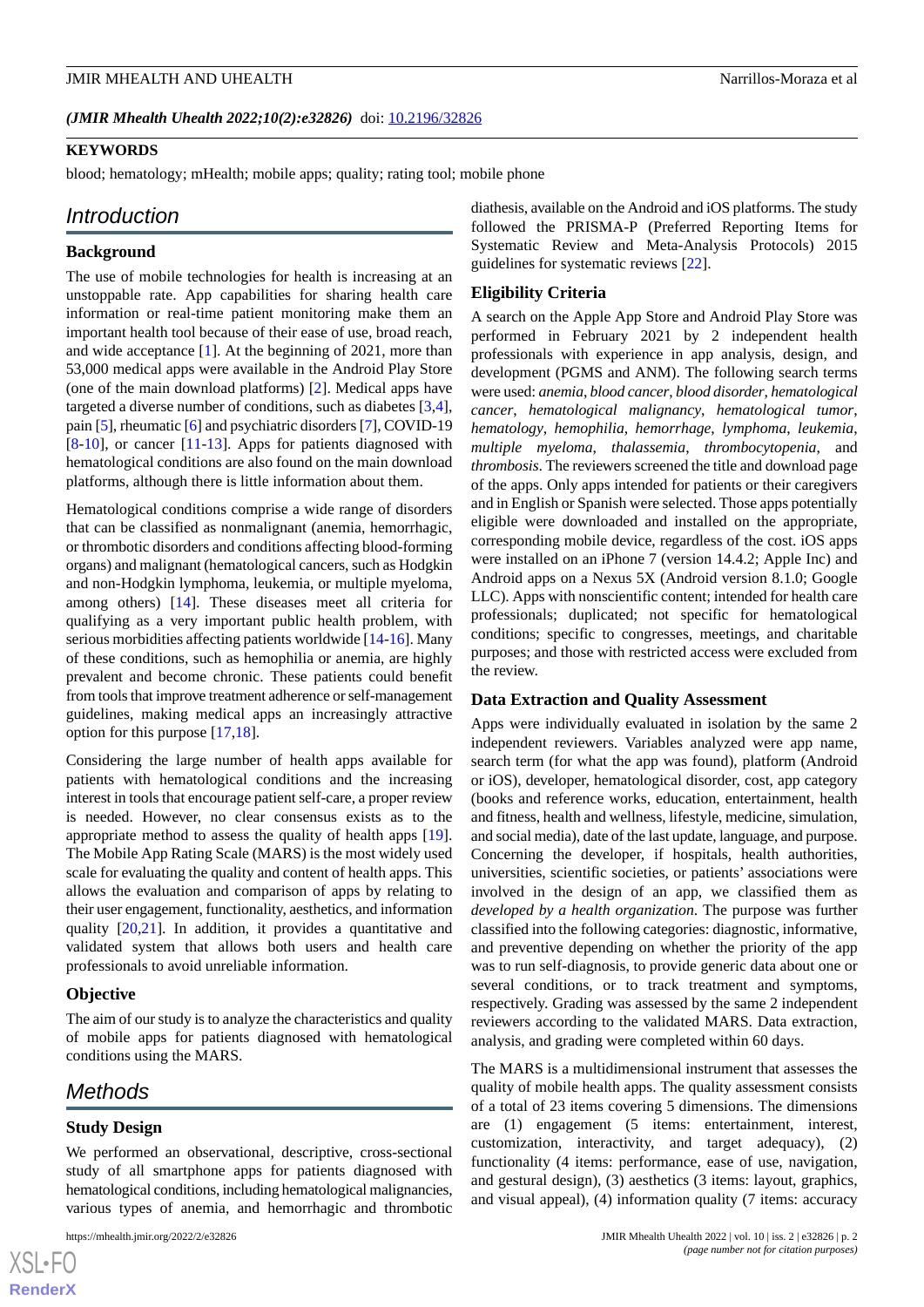of app description, goals, quality of information, quantity of information, quality of visual information, evidence base, and credibility), and (5) subjective quality (4 items: recommendation, payment willingness, frequency of use, and overall rating). All items were rated on a 5-point scale (1=inadequate; 2=poor; 3=acceptable; 4=good; 5=excellent). Then, the overall quality of the app was obtained from the mean score of the domains [[20](#page-15-7)[,21](#page-15-8)].

#### **Data Analysis**

Quantitative variables were expressed as means and SDs and categorical variables as frequencies and percentages. Continuous variables were compared using the 2-tailed *t* test when the distribution was normal or the Mann-Whitney test when it was not. κ coefficient was used to measure the interrater reliability of the data analyzed by the 2 independent researchers [\[23](#page-15-10)]. Data were analyzed using Stata (version IC-16; StataCorp). A *P* value <.05 was considered statistically significant.

# *Results*

#### **Overview**

A total of 2100 apps were retrieved from the Apple App Store and Android Play Store (1661 Android apps and 439 iOS apps). After screening the description and the screenshots available at the app platforms and deleting apps duplicated, 128 apps were selected as potentially eligible. After downloading and checking the fulfillment of the inclusion criteria, 88 apps were finally included in the descriptive analysis. A flow diagram illustrating the selection and exclusion of apps at various stages of the study is shown in [Figure 1](#page-2-0).

<span id="page-2-0"></span>**Figure 1.** PRISMA (Preferred Reporting Items for Systematic Reviews and Meta-Analyses) flow diagram and app selection. MARS: Mobile App Rating Scale.



### **Characteristics and Purposes of Included Apps**

In total, of the 88 apps, 8 (9%) were found on both digital distribution platforms, whereas 54 (61%) were obtained only from the Android Play Store, and 26 (30%) were only available at the Apple App Store. In addition, of the 88 apps, only 6 (7%) required payment (mean cost: mean  $\text{\textsterling}3.16$  [US \$3.60], SD  $\text{\textsterling}1.57$ [US \$1.79]). [Table 1](#page-3-0) shows the general characteristics of apps.

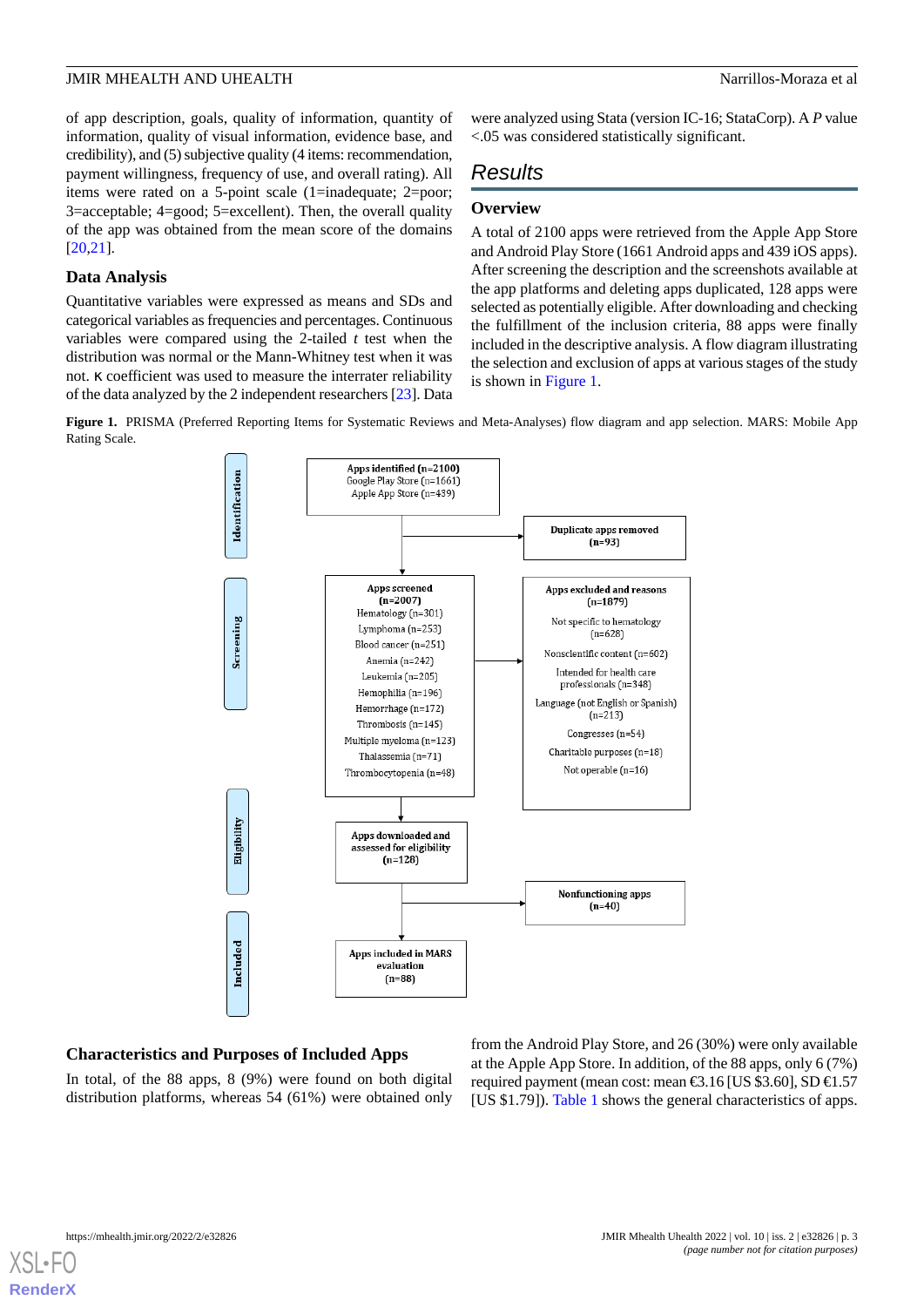#### JMIR MHEALTH AND UHEALTH  $\blacksquare$

<span id="page-3-0"></span>**Table 1.** General characteristics of the apps.

| Characteristics           | Apps, n (%) |
|---------------------------|-------------|
| Platform                  |             |
| Android                   | 54(61)      |
| iOS                       | 26(30)      |
| Android and iOS           | $8(9)$      |
| Cost                      |             |
| No                        | 82 (93)     |
| Yes                       | 6(7)        |
| Category                  |             |
| Medicine                  | 35(40)      |
| Health and wellness       | 33 (38)     |
| Health and fitness        | 8(9)        |
| Education                 | 7(8)        |
| Books and reference works | 1(1)        |
| Entertainment             | 1(1)        |
| Lifestyle                 | 1(1)        |
| Simulation                | 1(1)        |
| Social media              | 1(1)        |
| Date of the last update   |             |
| 2012                      | 1(1)        |
| 2016                      | 2(2)        |
| 2017                      | 7(8)        |
| 2018                      | 12(14)      |
| 2019                      | 19(22)      |
| 2020                      | 34 (39)     |
| 2021                      | 9(10)       |
| Not updated               | 4(4)        |
| Language                  |             |
| English                   | 80 (92)     |
| Spanish                   | 4(4)        |
| English and Spanish       | 4(4)        |

Regarding purpose, most of the apps were informative (60/88, 68%), followed by preventive (23/88, 26%) and diagnostic (5/88, 6%). Of the 88 apps, a total of 43 apps (49%) were updated in the last year, and 23 apps (26%) were designed and developed with the participation of some kind of health care organization. The distribution of apps regarding hematological conditions was anemia (23/88, 26%), leukemia (12/88, 14%), hemophilia (11/88, 13%), thrombosis (8/88, 9%), thalassemia (7/88, 8%), hematological cancers (leukemia, lymphoma, or

myeloma; 5/88, 6%), hemorrhage (5/88, 6%), lymphoma (4/88, 5%), leukemia or lymphoma (3/88, 3%), thrombocytopenia (3/88, 3%), multiple myeloma (2/88, 2%), hematological conditions (2/88, 2%), anemia or hemophilia (1/88, 1%), anemia or thalassemia (1/88, 1%), and hemochromatosis (1/88, 1%). The information on hematological conditions, purpose, app platform, free of cost, updates, developer, and language is shown in [Tables 2](#page-4-0) and [3.](#page-6-0)

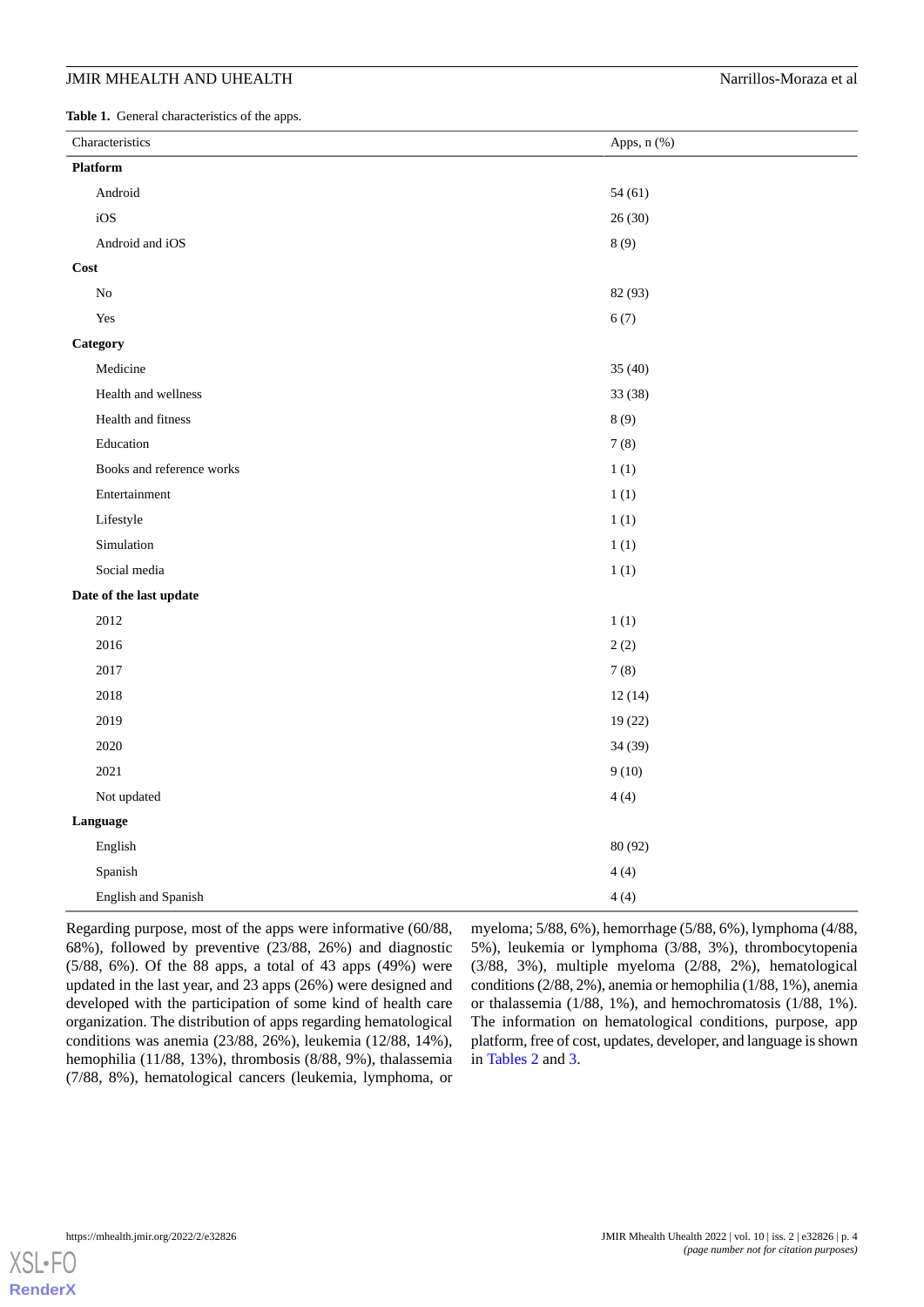### JMIR MHEALTH AND UHEALTH **Natural State of the Contract Analysis of the Contract Analysis of the Narrillos-Moraza et al**

<span id="page-4-0"></span>Table 2. Characteristics of the apps analyzed. Apps are presented in alphabetical order, from those that start with "A" to those that start with "I."

| Name of the app (developer)                                                  | Hematological disease Purpose |                  |       |                         | Platform |         | Free |   | Updated in the Developed by a<br>last 12 months health organization |       | Language |
|------------------------------------------------------------------------------|-------------------------------|------------------|-------|-------------------------|----------|---------|------|---|---------------------------------------------------------------------|-------|----------|
|                                                                              |                               | $I^{\mathrm{a}}$ | $P^b$ | $\mathbf{D}^\mathrm{c}$ | iOS      | Android |      |   |                                                                     | $E^d$ | $S^e$    |
| Alimentos para la anemia<br>(Jotathat)                                       | Anemia                        | ✓                |       |                         |          | ✓       | ✓    | ✓ |                                                                     |       |          |
| All Blood Disease and Treat-<br>ment A-Z (Patrikat Softech)                  | <b>Blood</b> disorders        | ✓                |       |                         |          |         |      |   |                                                                     |       |          |
| ALL Manager (Point of Care)                                                  | Leukemia                      |                  | ✓     |                         | ✓        |         |      |   |                                                                     |       |          |
| ALL Xplained (MedicineX)                                                     | Leukemia                      | ✓                |       |                         | ✓        |         |      |   | ✓                                                                   |       |          |
| Anemia (Rouseapps)                                                           | Anemia                        |                  |       |                         |          | ✓       |      |   |                                                                     |       |          |
| Anemia (El Makaoui)                                                          | Anemia                        |                  |       |                         |          |         |      |   |                                                                     |       |          |
| Anemia Care Diet & Nutrition<br>(RecoveryBull)                               | Anemia                        | ✓                |       |                         |          |         |      | ✓ |                                                                     |       |          |
| Anemia Home Remedies<br>(StatesApps)                                         | Anemia                        | ✓                |       |                         |          |         | ✓    |   |                                                                     |       |          |
| Anemia Home Remedies<br>(Salim Garba Usman)                                  | Anemia                        | ✓                |       |                         |          |         |      |   |                                                                     |       |          |
| Bleeder (Hannes Jung)                                                        | Hemophilia                    |                  |       |                         |          |         |      |   |                                                                     |       |          |
| Bleeding After Birth (Jaco<br>Apps)                                          | Hemorrhage                    | ✓                |       |                         |          | ✓       | ✓    |   |                                                                     |       |          |
| <b>Bleeding Disorder</b><br>(Koodalappz)                                     | Hemorrhage                    | ✓                |       |                         |          |         |      |   |                                                                     |       |          |
| <b>Blood Cancer (Digital Planete</b><br>Space)                               | Hematological can-<br>cers    | ✓                |       |                         |          |         | ✓    |   |                                                                     |       |          |
| <b>Blood Cancer Tips (Free</b><br>Apps For Everyone)                         | Hematological can-<br>cers    | ✓                |       |                         |          |         |      |   |                                                                     |       |          |
| Blood Clot Home & Natural<br>Remedies (Salim Garba Us-<br>man)               | Thrombosis                    | ✓                |       |                         |          |         | ✓    |   |                                                                     |       |          |
| <b>Blood Count Reader free</b><br>(Yurii Shevchenko)                         | Anemia                        |                  |       | ✓                       |          |         | ✓    |   |                                                                     |       |          |
| <b>Blood Diseases (Medi-</b><br>co_Guide)                                    | <b>Blood</b> disorders        | ✓                |       |                         |          |         |      |   |                                                                     |       |          |
| <b>Blood Group Genes (Gaurav</b><br>Mathur)                                  | Anemia or hemophilia          |                  |       |                         |          |         |      |   |                                                                     |       |          |
| Caprini DVT Risk<br>(NorthShore University<br>HealthSystem)                  | Thrombosis                    | ✓                |       |                         | ✓        |         | ✓    |   | ✓                                                                   |       |          |
| Childhood Leukemia: A Pre-<br>ventable Disease (FreeCreativ-<br>ity2019)     | Leukemia                      |                  |       |                         |          |         | ✓    | ✓ |                                                                     |       |          |
| CIB-Coagulation Interven- Hemorrhage<br>tion Brigade (LFB<br>Biomedicaments) |                               | ✓                |       |                         |          |         |      |   | ✓                                                                   |       |          |
| CLL Manager (Point of Care) Leukemia                                         |                               |                  | ✓     |                         | ✓        |         |      |   |                                                                     |       |          |
| CLL Watch and Wait Tracker Leukemia or lym-<br>(Lymphoma Canada)             | phoma                         |                  | ✓     |                         | ✓        | ✓       |      |   | ✓                                                                   |       |          |
| CML Life (Incyte Corpora-<br>tion)                                           | Leukemia                      | ✓                |       |                         |          |         |      |   |                                                                     |       |          |
| CML Today (Leukemia Pa-<br>tient Advocates Foundation)                       | Leukemia                      | ✓                |       |                         | ✓        |         | ✓    |   | ✓                                                                   |       |          |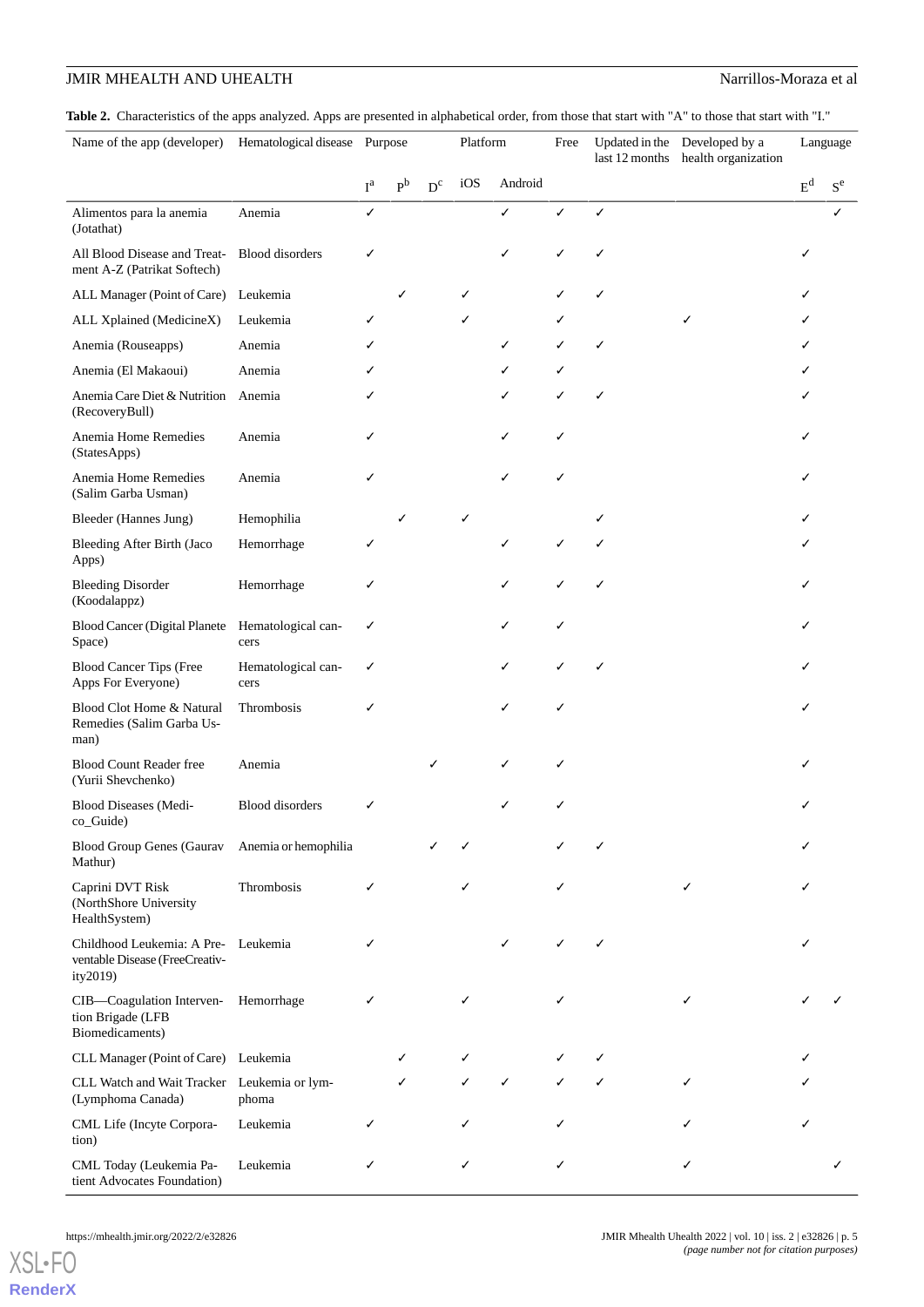| Name of the app (developer) Hematological disease Purpose                  |                  |       |       | Platform                |     | Free    |   | Updated in the Developed by a<br>last 12 months health organization |   | Language |       |
|----------------------------------------------------------------------------|------------------|-------|-------|-------------------------|-----|---------|---|---------------------------------------------------------------------|---|----------|-------|
|                                                                            |                  | $I^a$ | $P^b$ | $\mathbf{D}^\mathrm{c}$ | iOS | Android |   |                                                                     |   | $E^d$    | $S^e$ |
| Diario de INR (Web Factor<br>BV)                                           | Thrombosis       |       | ✓     |                         | ✓   |         |   | ✓                                                                   |   | ✓        |       |
| Don't Walk Alone (Lym-<br>phoma Canada)                                    | Leukemia         | ✓     |       |                         | ✓   |         | ✓ |                                                                     | ✓ |          |       |
| Easy Diagnosis-Thalassemia Thalassemia<br>(Sarah Tinmaswala)               |                  | ✓     |       |                         |     | ✓       | ✓ | ✓                                                                   |   |          |       |
| EasyCoagLite (Loic Letertre)                                               | Thrombosis       | ✓     |       |                         |     |         |   |                                                                     |   |          |       |
| Focus On Lymphoma (Lym-<br>phoma Research Foundation)                      | Lymphoma         |       | ✓     |                         | ✓   |         | ✓ |                                                                     | ✓ |          |       |
| Folate & B12 Counter and<br>Tracker (First Line Medical<br>Communications) | Anemia           | ✓     |       |                         | ✓   |         |   |                                                                     | ✓ |          |       |
| Food For Anemia<br>(MixLabApps)                                            | Anemia           | ✓     |       |                         |     |         | ✓ | ✓                                                                   |   |          |       |
| HaemActive-Fitness for<br>People with haemophilia<br>(NovoNordisk A/S)     | Hemophilia       | ✓     |       |                         |     |         |   |                                                                     | ✓ |          |       |
| Haemophilia Pal<br>(Haemophilia Pal)                                       | Hemophilia       |       | ✓     |                         |     |         | ✓ |                                                                     |   |          |       |
| Hemo Control (The Simula-<br>tion Crew)                                    | Hemophilia       |       |       |                         |     |         |   |                                                                     |   |          |       |
| Hemophilia Disease (Bedie-<br>man)                                         | Hemophilia       | ✓     |       |                         |     | ✓       | ✓ |                                                                     |   |          |       |
| Hemophilia Support (My-<br>HealthTeams)                                    | Hemophilia       | ✓     |       |                         |     | ✓       |   |                                                                     |   |          |       |
| Hodgkin Lymphoma Manager Lymphoma<br>(Point of Care)                       |                  |       | ✓     |                         | ✓   |         |   | ✓                                                                   |   |          |       |
| Home Remedies for Anemia<br>(Anil Krishna)                                 | Anemia           | ✓     |       |                         |     | ✓       | ✓ |                                                                     |   |          |       |
| How To Cure Leukemia<br>(Apps How To Apps)                                 | Leukemia         | ✓     |       |                         |     |         |   |                                                                     |   |          |       |
| iClot (Cranworth Medical<br>Ltd                                            | Thrombosis       |       | ✓     |                         |     |         |   |                                                                     |   |          |       |
| <b>Increase A Low Platelet</b><br>Count Naturally (Fingerti-<br>pApps)     | Thrombocytopenia | ✓     |       |                         |     |         |   | ✓                                                                   |   |          |       |
| INR Care (Nikhil Patel)                                                    | Thrombosis       | ✓     |       |                         |     |         |   |                                                                     |   |          |       |
| Iron Counter and Tracker<br>(First Line Medical Communi-<br>cations)       | Anemia           |       | ✓     |                         | ✓   |         |   |                                                                     | ✓ |          |       |
| Iron Deficiency Anemia (Be- Anemia<br>dieman)                              |                  | ✓     |       |                         |     |         |   |                                                                     |   |          |       |
| Iron Tracker-Hemochromato- Hemochromatosis<br>sis (IronTracker)            |                  |       | ✓     |                         |     | ✓       | ✓ |                                                                     | ✓ |          |       |

<sup>a</sup>I: informative.

<sup>b</sup>P: preventive.

<sup>c</sup>D: diagnostic.

 ${}^dE$ : English.

e S: Spanish.

**[RenderX](http://www.renderx.com/)**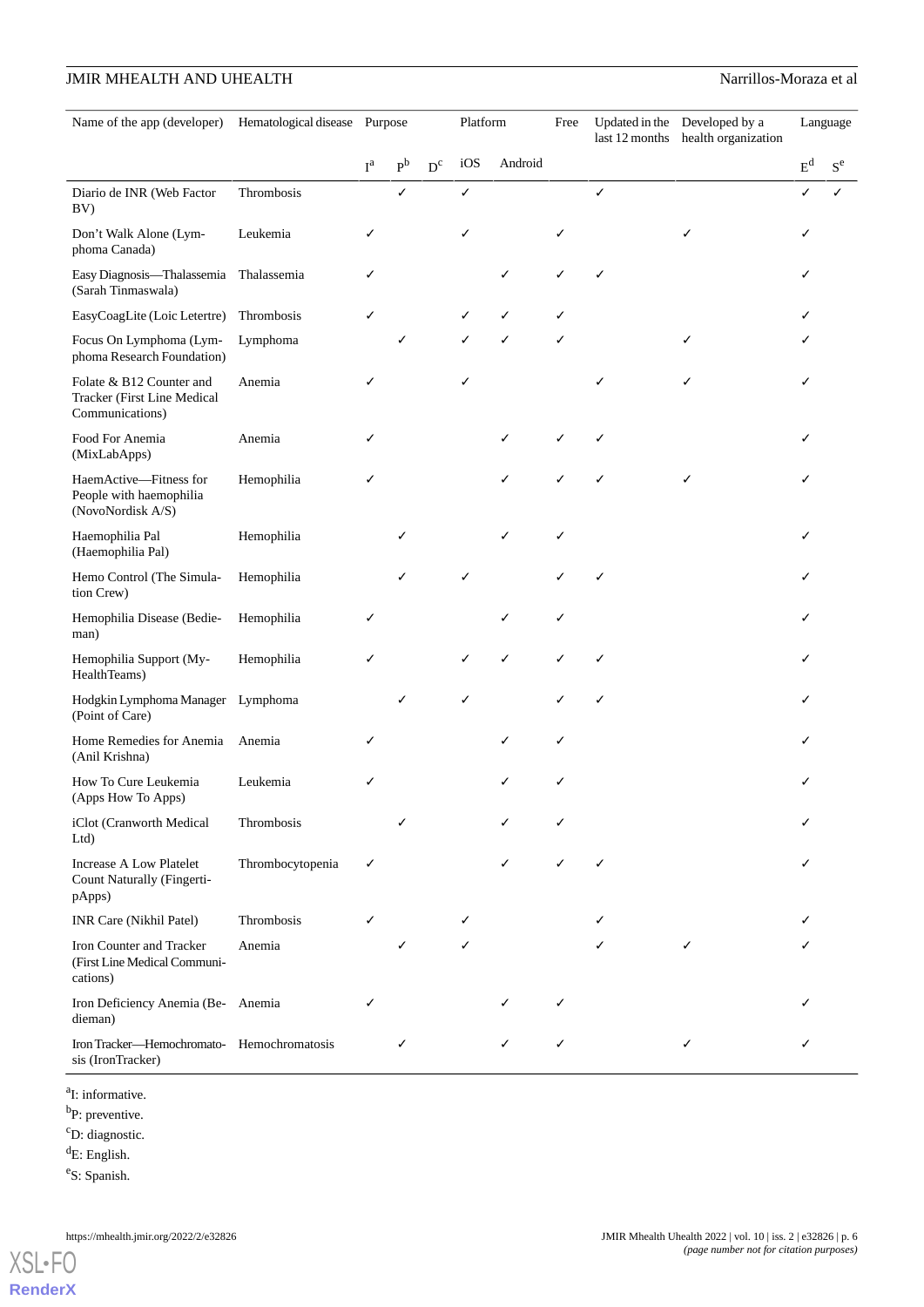### JMIR MHEALTH AND UHEALTH **Natural State of the Contract Analysis of the Contract Analysis of the Narrillos-Moraza et al**

<span id="page-6-0"></span>Table 3. Characteristics of the apps analyzed. Apps are presented in alphabetical order, from those that start with "J" to those that start with "Z."

| Name of the app (developer)                                                           | Hematological disease Purpose |       |       |       | Platform |         |   | Updated in the Developed by a<br>last 12 months health organization |   | Language |       |
|---------------------------------------------------------------------------------------|-------------------------------|-------|-------|-------|----------|---------|---|---------------------------------------------------------------------|---|----------|-------|
|                                                                                       |                               | $I^a$ | $P^b$ | $D^c$ | iOS      | Android |   |                                                                     |   | $E^d$    | $S^e$ |
| Juntos contra la anemia (An-<br>dres Moran Tello)                                     | Anemia                        | ✓     |       |       |          | ✓       | ✓ |                                                                     | ✓ |          | ✓     |
| Leucemia-Sintomas Y<br>Tratamiento-FAQ (Things<br>To Do)                              | Leukemia                      | ✓     |       |       |          |         |   |                                                                     |   |          |       |
| Leukemia: Symptoms And<br>Treatment (The Reyv)                                        | Leukemia                      | ✓     |       |       |          |         |   |                                                                     |   |          |       |
| Leukemia Disease (Bedie-<br>man)                                                      | Leukemia                      | ✓     |       |       |          | ✓       | ✓ |                                                                     |   |          |       |
| Leukemia Disease Treatment Leukemia<br>(Woochi Developer)                             |                               | ✓     |       |       |          | ✓       | ✓ |                                                                     |   |          |       |
| LLS CAR T (The Leukemia<br>and Lymphoma Society)                                      | <b>Blood cancers</b>          | ✓     |       |       | ✓        | ✓       | ✓ | ✓                                                                   | ✓ |          |       |
| LLS Health Manager (The<br>Leukemia and Lymphoma<br>Society)                          | <b>Blood cancers</b>          |       |       |       | ✓        |         |   |                                                                     | ✓ |          |       |
| LRF Understanding Lym-<br>phoma (Lymphoma Research<br>Foundation)                     | Lymphoma                      | ✓     |       |       |          |         |   | ✓                                                                   | ✓ |          |       |
| LRFFactSheets (Lymphoma<br><b>Research Foundation</b> )                               | Lymphoma                      | ✓     |       |       |          |         |   |                                                                     | ✓ |          |       |
| Microhealth Hemofilia (Micro- Hemophilia<br>Health LLC)                               |                               |       |       |       |          |         | ✓ |                                                                     | ✓ |          |       |
| Mi Hemofilia (Rogelio Rob-<br>les Tarano)                                             | Hemophilia                    | ✓     |       |       |          | ✓       | ✓ |                                                                     | ✓ |          |       |
| Multiple Myeloma Manager<br>(Point of Care)                                           | Multiple myeloma              |       | ✓     |       | ✓        |         |   | ✓                                                                   |   |          |       |
| My Blood Count (Sean Bot-<br>tomley)                                                  | Anemia                        |       | ✓     |       | ✓        |         |   |                                                                     |   |          |       |
| My HHT Tracker (Cure HHT)                                                             | Hemochromatosis               |       |       |       |          |         |   |                                                                     |   |          |       |
| My INR (iMonitorMy)                                                                   | <b>Thrombosis</b>             |       | ✓     |       |          |         |   |                                                                     |   |          |       |
| My Iron Manager (Good Dog Anemia<br>Design Pty Ltd)                                   |                               |       | ✓     |       |          |         |   |                                                                     |   |          |       |
| Myeloma Cancer Guide (Ev-<br>eryone Learning Apps)                                    | Multiple myeloma              | ✓     |       |       |          | ✓       | ✓ |                                                                     |   |          |       |
| myPROBE (Design2Code<br>Inc)                                                          | Hemophilia                    |       | ✓     |       | ✓        |         |   |                                                                     |   |          |       |
| myWAPPS (Design2Code<br>Inc)                                                          | Hemophilia                    |       |       |       | ✓        |         |   |                                                                     |   |          |       |
| <b>NCCN</b> Patient Guides for<br>Cancer (National Comprehen-<br>sive Cancer Network) | <b>Blood cancers</b>          | ✓     |       |       |          |         |   |                                                                     | ✓ |          |       |
| PA Pernicious Anaemia (B12 Anemia<br>Global Limited)                                  |                               |       | ✓     |       | ✓        |         |   |                                                                     |   |          |       |
| Pernicious-Anemia Advice<br>(MoreFlow)                                                | Anemia                        | ✓     |       |       |          |         |   |                                                                     |   |          |       |
| Pregnancy & Anaemia (Fu-<br>mo)                                                       | Anemia                        | ✓     |       |       |          |         | ✓ | ✓                                                                   |   |          |       |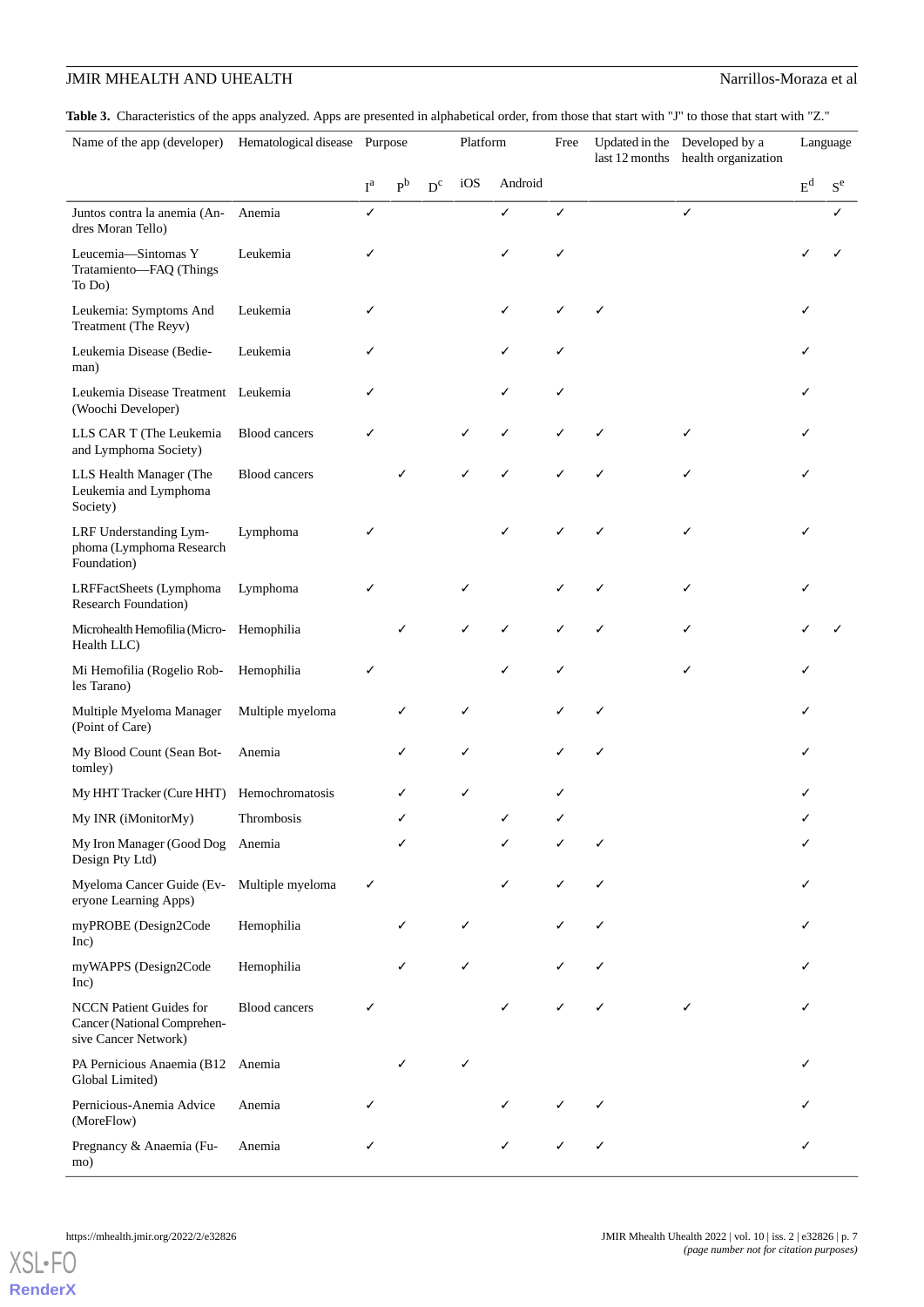| Name of the app (developer) Hematological disease Purpose                               |                            |              |                |       | Platform |         | Free | Updated in the Developed by a<br>last 12 months health organization |       | Language |
|-----------------------------------------------------------------------------------------|----------------------------|--------------|----------------|-------|----------|---------|------|---------------------------------------------------------------------|-------|----------|
|                                                                                         |                            | $I^{\alpha}$ | P <sub>b</sub> | $D^c$ | iOS      | Android |      |                                                                     | $E^d$ | $S^e$    |
| Recetas y consejos para com- Anemia<br>batir la anemia (App Free En-<br>joy)            |                            |              | ✓              |       |          | ✓       | ✓    |                                                                     |       |          |
| Recognize Anemia Disease<br>(Media Clinic)                                              | Anemia                     | ✓            |                |       |          |         | ✓    |                                                                     |       |          |
| Recognize Hemophilia Dis-<br>ease (Media Clinic)                                        | Hemophilia                 | ✓            |                |       |          | ✓       | ✓    |                                                                     |       |          |
| Recognize Thalassemia Dis-<br>ease (Media Clinic)                                       | Thalassemia                | ✓            |                |       |          | ✓       | ✓    |                                                                     |       |          |
| Recognize Thrombocytopenia<br>(Media Clinic)                                            | Thrombocytopenia           | ✓            |                |       |          |         | ✓    |                                                                     |       |          |
| Sickle Cell Anemia (Fumo)                                                               | Anemia                     | ✓            |                |       |          |         |      |                                                                     |       |          |
| Sickle Cell Anemia Home<br>remedy (JGWS)                                                | Anemia                     |              |                |       |          |         |      |                                                                     |       |          |
| Sickle Cell Disease (Kabi-<br>rapp)                                                     | Anemia                     | ✓            |                |       |          | ✓       | ✓    |                                                                     |       |          |
| STB-Stop The Bleed (Uni-<br>formed Services University)                                 | Hemorrhage                 | ✓            |                |       | ✓        |         |      |                                                                     |       |          |
| SUSOKA (Subrata Saha)                                                                   | Thalassemia                |              |                |       |          | ✓       |      |                                                                     |       |          |
| Thalassemia Early Detection<br>(ILIANA)                                                 | Thalassemia                |              |                | ✓     |          | ✓       | ✓    |                                                                     |       |          |
| Thalassemia Disease (Bedie-<br>man)                                                     | Thalassemia                | ✓            |                |       |          |         | ✓    |                                                                     |       |          |
| ThaliMe (Curatio Networks<br>Inc)                                                       | Thalassemia                | ✓            |                |       |          |         | ✓    |                                                                     |       |          |
| thalTracker (University<br>Health Network)                                              | Thalassemia                | ✓            |                |       |          |         | ✓    |                                                                     |       |          |
| The Cancer App (Interactive<br>Pharma solutions limited)                                | <b>Blood</b> cancers       | ✓            |                |       |          |         |      |                                                                     |       |          |
| The Seven Types of Anemia<br>(Mrbeli)                                                   | Thalassemia or ane-<br>mia | ✓            |                |       |          |         | ✓    |                                                                     |       |          |
| Transplant Guidelines (Nation-Blood cancers<br>al Marrow Donor Program/Be<br>The Match) |                            |              |                |       |          |         |      |                                                                     |       |          |
| Trombocytopenia Disease<br>(Bedieman)                                                   | Thrombocytopenia           | ✓            |                |       |          |         |      |                                                                     |       |          |
| VTE Calc (Lindum Medical<br>Ltd)                                                        | Thrombosis                 | ✓            |                |       | ✓        |         |      |                                                                     |       |          |

<sup>a</sup>I: informative.

<sup>b</sup>P: preventive.

<sup>c</sup>D: diagnostic.

 ${}^dE$ : English.

e S: Spanish.

[XSL](http://www.w3.org/Style/XSL)•FO **[RenderX](http://www.renderx.com/)**

### **Rating of Apps on the MARS**

The specific MARS ratings for each app are shown in [Tables](#page-8-0) [4](#page-8-0) and [5.](#page-10-0) The mean score for the overall quality was 3.03 (SD 1.14), ranging from 1.19 (lowest rated app) to 4.86 (highest rated app). On average, the best-rated section was functionality (mean 3.44, SD 1.07), followed by aesthetics (mean 3.10, SD 1.23), engagement (mean 3.06, SD 1.32), information (mean 2.95, SD 1.09), and app subjective quality (mean 2.61, SD 1.28).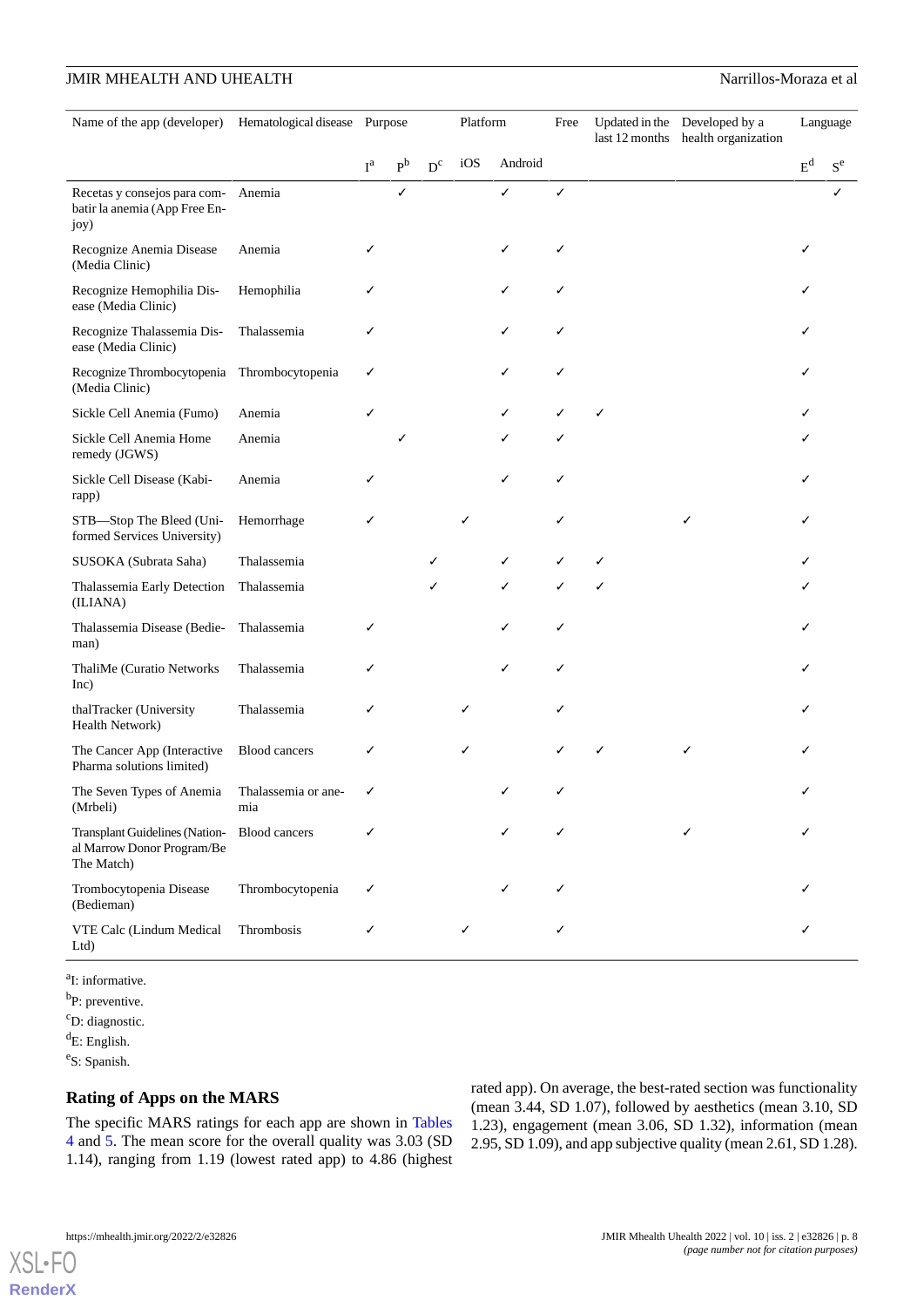### JMIR MHEALTH AND UHEALTH **Natural State of the Contract Analysis of the Contract Analysis of the Narrillos-Moraza et al**

<span id="page-8-0"></span>**Table 4.** Mobile App Rating Scale scores of the evaluated apps (rating out of 5). The first half (41/88, 47%) of the apps are presented here.

| Name of the app (developer)                                               | Engagement,<br>score | Functionality,<br>score | Aesthetics,<br>score | Information,<br>score | Subjective quality,<br>score | Overall |
|---------------------------------------------------------------------------|----------------------|-------------------------|----------------------|-----------------------|------------------------------|---------|
| Multiple Myeloma Manager (Point of Care)                                  | 5.00                 | 5.00                    | 5.00                 | 4.57                  | 4.75                         | 4.86    |
| Hodgkin Lymphoma Manager (Point of Care)                                  | 5.00                 | 5.00                    | 5.00                 | 4.43                  | 4.75                         | 4.84    |
| Focus On Lymphoma (Lymphoma Research<br>Foundation)                       | 4.90                 | 4.88                    | 4.83                 | 4.43                  | 5.00                         | 4.81    |
| ALL Manager (Point of Care)                                               | 5.00                 | 4.88                    | 4.67                 | 4.43                  | 4.88                         | 4.77    |
| CLL Manager (Point of Care)                                               | 5.00                 | 4.75                    | 4.67                 | 4.43                  | 4.75                         | 4.72    |
| Transplant Guidelines (National Marrow Donor<br>Program/Be The Match)     | 4.80                 | 5.00                    | 4.50                 | 4.43                  | 4.50                         | 4.65    |
| HaemActive—Fitness for people with<br>haemophilia (NovoNordisk A/S)       | 4.90                 | 4.38                    | 5.00                 | 4.57                  | 4.38                         | 4.64    |
| Mi Hemofilia (Rogelio Robles Tarano)                                      | 4.30                 | 4.63                    | 4.83                 | 4.79                  | 4.63                         | 4.63    |
| My INR (iMonitorMy)                                                       | 4.60                 | 4.88                    | 4.17                 | 4.64                  | 4.38                         | 4.53    |
| My Iron Manager (Good Dog Design Pty Ltd)                                 | 4.60                 | 4.50                    | 4.50                 | 4.71                  | 4.13                         | 4.49    |
| myWAPPS (Design2Code Inc)                                                 | 4.90                 | 4.88                    | 4.67                 | 4.07                  | 3.88                         | 4.48    |
| CLL Watch and Wait Tracker (Lymphoma<br>Canada)                           | 4.60                 | 4.00                    | 4.67                 | 4.36                  | 4.75                         | 4.47    |
| Bleeder (Hannes Jung)                                                     | 4.70                 | 4.50                    | 4.50                 | 4.14                  | 4.50                         | 4.47    |
| Microhealth Hemofilia (MicroHealth LLC)                                   | 5.00                 | 4.50                    | 4.17                 | 4.21                  | 4.25                         | 4.43    |
| Iron Tracker-Hemochromatosis (IronTracker)                                | 4.40                 | 4.63                    | 4.67                 | 4.43                  | 4.00                         | 4.42    |
| STB-Stop The Bleed (Uniformed Services Uni-<br>versity)                   | 4.00                 | 4.63                    | 4.33                 | 4.64                  | 4.50                         | 4.42    |
| PA Pernicious Anaemia (B12 Global Limited)                                | 4.70                 | 4.50                    | 4.50                 | 4.14                  | 4.13                         | 4.39    |
| Hemophilia Pal (Haemophilia Pal)                                          | 4.50                 | 4.38                    | 4.17                 | 4.43                  | 4.38                         | 4.37    |
| ThaliMe (Curatio Networks Inc)                                            | 4.60                 | 4.50                    | 4.67                 | 3.79                  | 3.88                         | 4.29    |
| My HHT Tracker (Cure HHT)                                                 | 4.70                 | 4.63                    | 4.50                 | 3.43                  | 4.13                         | 4.28    |
| CML Life (Incyte Corporation)                                             | 4.40                 | 4.75                    | 4.67                 | 3.71                  | 3.63                         | 4.23    |
| INR Care (Nikhil Patel)                                                   | 4.50                 | 4.38                    | 4.67                 | 3.29                  | 4.13                         | 4.19    |
| Diario de INR (Web Factor BV)                                             | 4.60                 | 4.13                    | 4.67                 | 3.93                  | 3.63                         | 4.19    |
| NCCN Patient Guides for Cancer (National<br>Comprehensive Cancer Network) | 3.10                 | 4.75                    | 4.67                 | 4.36                  | 4.00                         | 4.17    |
| My Blood Count (Sean Bottomley)                                           | 4.80                 | 4.38                    | 4.50                 | 3.64                  | 3.50                         | 4.16    |
| LLS Health Manager (The Leukemia and Lym-<br>phoma Society)               | 4.70                 | 4.00                    | 3.83                 | 4.21                  | 4.00                         | 4.15    |
| thalTracker (University Health Network)                                   | 4.60                 | 4.50                    | 4.50                 | 3.86                  | 3.25                         | 4.14    |
| Don't Walk Alone (Lymphoma Canada)                                        | 4.90                 | 3.38                    | 4.17                 | 4.21                  | 3.38                         | 4.01    |
| The Cancer App (Interactive Pharma Solutions<br>Limited)                  | 4.30                 | 4.25                    | 4.50                 | 3.71                  | 3.13                         | 3.98    |
| Hemophilia Support (MyHealthTeams)                                        | 4.60                 | 3.75                    | 3.67                 | 3.14                  | 4.50                         | 3.93    |
| CML Today (Leukemia Patient Advocates Foun-<br>dation)                    | 3.70                 | 4.38                    | 3.50                 | 4.29                  | 3.63                         | 3.90    |
| Pernicious Anemia Advice (MoreFlow)                                       | 3.10                 | 4.50                    | 4.33                 | 4.00                  | 3.50                         | 3.89    |
| ALL Xplained (MedicineX)                                                  | 3.10                 | 4.38                    | 4.00                 | 3.71                  | 2.75                         | 3.59    |
| VTE Calc (Lindum Medical Ltd)                                             | 3.80                 | 4.38                    | 3.17                 | 3.86                  | 2.63                         | 3.56    |
| myPROBE (Design2Code Inc)                                                 | 3.80                 | 4.25                    | 4.00                 | 2.71                  | 2.13                         | 3.38    |

```
https://mhealth.jmir.org/2022/2/e32826 JMIR Mhealth Uhealth 2022 | vol. 10 | iss. 2 | e32826 | p. 9
                                                                           (page number not for citation purposes)
```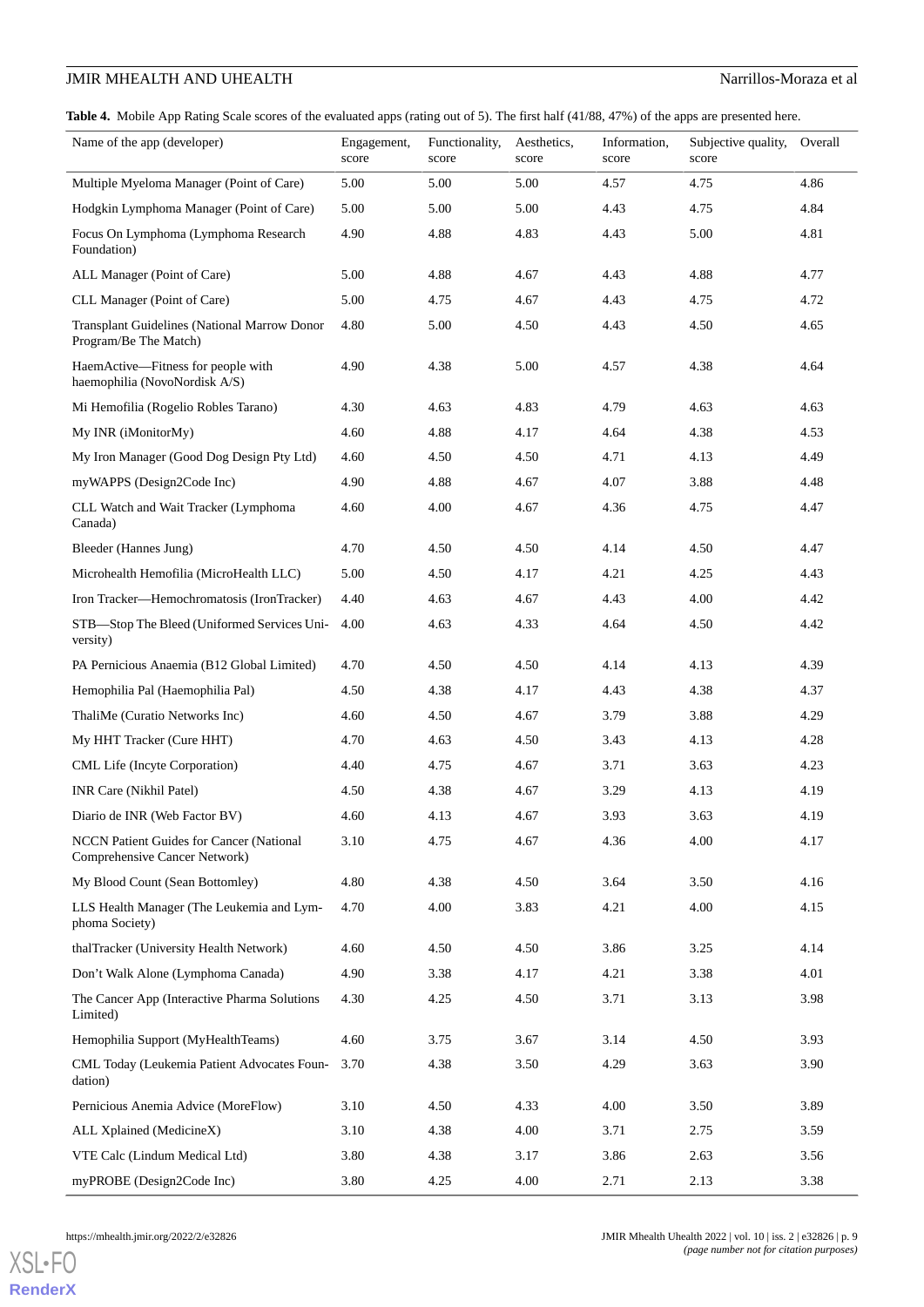| Name of the app (developer)                                             | Engagement,<br>score | Functionality.<br>score | Aesthetics.<br>score | Information.<br>score | Subjective quality,<br>score | Overall |
|-------------------------------------------------------------------------|----------------------|-------------------------|----------------------|-----------------------|------------------------------|---------|
| Alimentos para la anemia (Jotathat)                                     | 2.70                 | 3.13                    | 3.50                 | 3.43                  | 3.13                         | 3.18    |
| Folate & B12 Counter and Tracker (First Line<br>Medical Communications) | 3.10                 | 4.13                    | 2.50                 | 3.36                  | 2.63                         | 3.14    |
| Blood Group Genes (Gauray Mathur)                                       | 4.20                 | 3.25                    | 4.00                 | 2.21                  | 2.00                         | 3.13    |
| Iron Counter and Tracker (First Line Medical<br>Communications)         | 3.10                 | 4.13                    | 2.50                 | 3.36                  | 2.50                         | 3.12    |
| All Blood Disease and Treatment A-Z (Patrikat<br>Softech)               | 2.60                 | 3.88                    | 3.00                 | 3.21                  | 2.50                         | 3.04    |
| LRF Understanding Lymphoma (Lymphoma Re-3.10)<br>search Foundation)     |                      | 3.38                    | 3.33                 | 3.36                  | 2.00                         | 3.03    |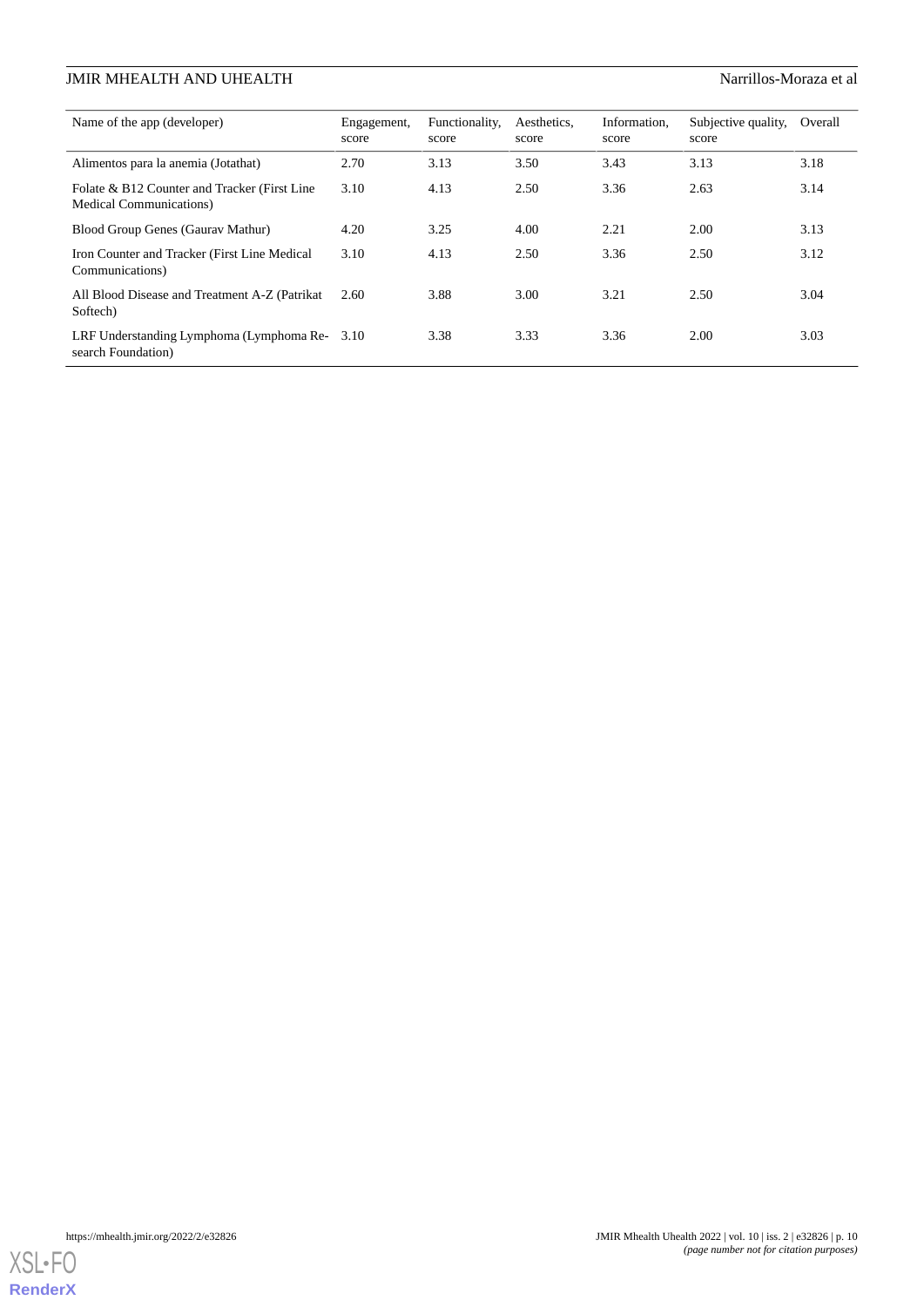<span id="page-10-0"></span>Table 5. Mobile App Rating Scale scores of the evaluated apps (rating out of 5). The second half (47/88, 53%) of the apps are presented here.

| Name of the app (developer)                                       | Engagement,<br>score | Functionality,<br>score | Aesthetics,<br>score | Information,<br>score | Subjective quality,<br>score | Overall |
|-------------------------------------------------------------------|----------------------|-------------------------|----------------------|-----------------------|------------------------------|---------|
| LRFFactSheets (Lymphoma Research Foundation)                      | 3.40                 | 3.38                    | 3.17                 | 3.14                  | 1.88                         | 2.99    |
| Juntos contra la anemia (Andres Moran Tello)                      | 3.00                 | 3.13                    | 3.17                 | 3.07                  | 2.38                         | 2.95    |
| EasyCoagLite (Loic Letertre)                                      | 3.30                 | 2.88                    | 3.00                 | 2.79                  | 2.50                         | 2.89    |
| Hemo Control (The Simulation Crew)                                | 3.60                 | 3.00                    | 3.50                 | 2.07                  | 1.88                         | 2.81    |
| Caprini DVT Risk (NorthShore University<br>HealthSystem)          | 3.70                 | 3.38                    | 2.67                 | 2.57                  | 1.38                         | 2.74    |
| Recognize Thrombocytopenia (Media Clinic)                         | 2.30                 | 3.88                    | 2.00                 | 2.50                  | 1.75                         | 2.49    |
| Thalasemia Early Detection (Iliana)                               | 3.00                 | 3.25                    | 2.67                 | 2.21                  | 1.25                         | 2.48    |
| Recognize Hemophilia Disease (Media Clinic)                       | 2.30                 | 3.88                    | 1.67                 | 2.50                  | 1.88                         | 2.44    |
| Sickle Cell Anemia Home remedy (JGWS)                             | 1.80                 | 2.63                    | 3.00                 | 2.50                  | 2.25                         | 2.44    |
| Recognize Thalassemia Disease (Media Clinic)                      | 2.30                 | 3.88                    | 1.67                 | 2.50                  | 1.75                         | 2.42    |
| Increase A Low Platelet Count Naturally (Finger-<br>tipApps)      | 1.80                 | 3.38                    | 2.33                 | 2.43                  | 2.13                         | 2.41    |
| Recognize Anemia Disease (Media Clinic)                           | 2.30                 | 3.25                    | 2.17                 | 2.50                  | 1.75                         | 2.39    |
| Anemia (RouseApps)                                                | 2.00                 | 3.38                    | 2.00                 | 2.57                  | 1.88                         | 2.36    |
| LLS CAR T (The Leukemia and Lymphoma So-<br>ciety)                | 2.40                 | 3.25                    | 2.83                 | 2.07                  | 1.25                         | 2.36    |
| Blood Clot Home & Natural Remedies (Salim<br>Garba Usman)         | 2.00                 | 3.25                    | 2.67                 | 2.21                  | 1.63                         | 2.35    |
| Anemia Home Remedies (StatesApps)                                 | 1.80                 | 3.63                    | 2.17                 | 2.29                  | 1.75                         | 2.33    |
| Bleeding After Birth (JacoApps)                                   | 1.90                 | 3.13                    | 2.83                 | 2.14                  | 1.63                         | 2.33    |
| The Seven Types of Anemia (MrBeli)                                | 2.20                 | 3.25                    | 2.00                 | 2.36                  | 1.75                         | 2.31    |
| Sickle Cell Disease (Kabirapp)                                    | 1.90                 | 2.38                    | 2.83                 | 2.00                  | 2.25                         | 2.27    |
| Bleeding Disorder (Koodalappz)                                    | 2.10                 | 2.50                    | 2.83                 | 2.29                  | 1.63                         | 2.27    |
| Blood Diseases (Medico_Guide)                                     | 1.80                 | 2.63                    | 2.27                 | 2.29                  | 2.00                         | 2.18    |
| Childhood Leukemia: A Preventable Disease<br>(FreeCreativity2019) | 1.80                 | 2.63                    | 1.83                 | 2.21                  | 2.38                         | 2.17    |
| Trombocytopenia Disease (Bedieman)                                | 1.80                 | 2.75                    | 2.00                 | 2.50                  | 1.75                         | 2.16    |
| Food For Anemia (MixLabApps)                                      | 1.80                 | 3.13                    | 2.33                 | 2.14                  | 1.38                         | 2.16    |
| Iron Deficiency Anemia (Bedieman)                                 | 1.80                 | 3.00                    | 2.00                 | 2.21                  | 1.75                         | 2.15    |
| Hemophilia Disease (Bedieman)                                     | 1.80                 | 2.75                    | 2.00                 | 2.50                  | 1.63                         | 2.14    |
| Thalassemia Disease (Bedieman)                                    | 1.70                 | 2.75                    | 2.00                 | 2.50                  | 1.63                         | 2.12    |
| Easy Diagnosis-Thalassemia (Sarah Tin-<br>maswala)                | 1.90                 | 3.25                    | 1.67                 | 2.00                  | 1.38                         | 2.04    |
| Home Remedies for Anemia (Anil Krishna)                           | 1.80                 | 2.63                    | 2.17                 | 1.93                  | 1.63                         | 2.03    |
| SUSOKA (Subrata Saha)                                             | 2.40                 | 2.38                    | 2.17                 | 1.57                  | 1.38                         | 1.98    |
| Leucemia-Sintomas Y Tratamiento-FAQ<br>(Things To Do)             | 1.60                 | 2.13                    | 2.00                 | 2.43                  | 1.50                         | 1.93    |
| Anemia Care Diet & Nutrition (RecoveryBull)                       | 2.00                 | 2.13                    | 2.00                 | 2.00                  | 1.50                         | 1.93    |
| Sickle Cell Anemia (Fumo)                                         | 1.80                 | 2.38                    | 1.83                 | 1.79                  | 1.63                         | 1.88    |
| iClot (Cranworth Medical Ltd)                                     | 1.90                 | 2.00                    | 2.17                 | 1.93                  | 1.38                         | 1.87    |
| Pregnancy & Anaemia (Fumo)                                        | 1.80                 | 2.38                    | 2.00                 | 1.79                  | 1.38                         | 1.87    |
| Anemia (El Makaoui)                                               | 1.50                 | 2.75                    | 2.00                 | 1.64                  | 1.25                         | 1.83    |
| Anemia Home Remedies (Salim Garba Usman)                          | 1.80                 | 2.00                    | 1.83                 | 1.86                  | 1.63                         | 1.82    |

[XSL](http://www.w3.org/Style/XSL)•FO **[RenderX](http://www.renderx.com/)**

https://mhealth.jmir.org/2022/2/e32826 p. 11<br>JMIR Mhealth Uhealth 2022 | vol. 10 | iss. 2 | e32826 | p. 11 *(page number not for citation purposes)*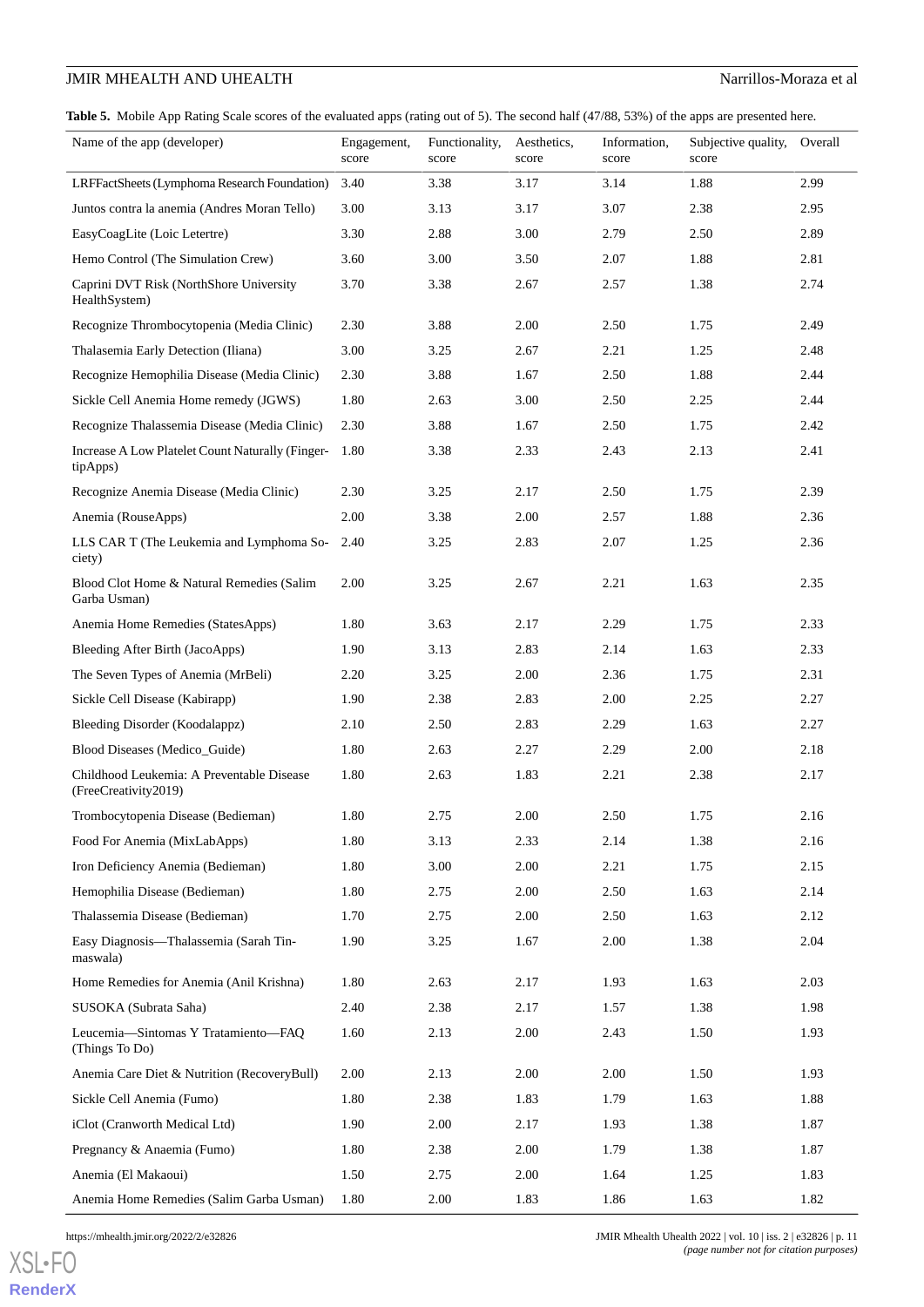| Name of the app (developer)                                    | Engagement,<br>score | Functionality.<br>score | Aesthetics,<br>score | Information.<br>score | Subjective quality,<br>score | Overall |
|----------------------------------------------------------------|----------------------|-------------------------|----------------------|-----------------------|------------------------------|---------|
| CIB—Coagulation Intervention Brigade (LFB<br>Biomedicaments)   | 1.40                 | 1.25                    | 2.50                 | 1.21                  | 1.25                         | 1.52    |
| Leukemia Disease (Bedieman)                                    | 1.50                 | 1.50                    | 1.33                 | 1.71                  | 1.13                         | 1.43    |
| Recetas y consejos para combatir la anemia (App<br>Free Enjoy) | 1.60                 | 1.50                    | 1.50                 | 1.43                  | 1.00                         | 1.41    |
| Leukemia: Symptoms And Treatment (The Reyv)                    | 1.50                 | 1.75                    | 1.17                 | 1.43                  | 1.13                         | 1.39    |
| Myeloma Cancer Guide (Everyone Learning)<br>Apps)              | 1.20                 | 1.75                    | 1.50                 | 1.50                  | 1.00                         | 1.39    |
| Leukemia Disease Treatment (Woochi Developer)                  | 1.40                 | 1.50                    | 1.17                 | 1.43                  | 1.25                         | 1.35    |
| Blood Cancer (Digital Planete Space)                           | 1.40                 | 1.71                    | 1.17                 | 1.29                  | 1.00                         | 1.31    |
| How To Cure Leukemia (Apps How To Apps)                        | 1.10                 | 1.75                    | 1.17                 | 1.14                  | 1.00                         | 1.23    |
| Blood Cancer tips (Free Apps For Everyone)                     | 1.00                 | 1.63                    | 1.17                 | 1.14                  | 1.00                         | 1.19    |
| Blood-Count Reader free (Yurii Shevchenko)                     | 1.80                 | 1.13                    | 1.00                 | 1.00                  | 1.00                         | 1.19    |

Comparison by app distribution platform (Apple App Store and Android Play Store) revealed a mean MARS score of 3.85 (SD 0.35) for apps developed for iOS (n=34) and 2.67 (SD 0.30) for apps developed for Android (n=62), resulting in a statistically significant difference (*P*<.001). Apps whose development had been supported by a health organization obtained better scores (mean 3.75, SD 0.29; n=23) than those that had not (mean 2.78, SD 0.31; n=65; *P*<.001). Finally, another statistically significant difference (*P*=.049) was found when the overall MARS scores

were analyzed considering whether the apps were free (mean 2.97, SD 0.30; n=82) or required payment (mean 3.92, SD 0.29; n=6; *P*=.049). The comparison by different characteristics is shown in [Table 6.](#page-11-0)

The mean κ coefficient score for the five MARS domains was 0.78. κ values between 0.61 and 0.81 indicate that interrater agreement between the 2 reviewers was substantial. The only item with a score less than 0.61 was ease of use ([Table 7](#page-12-0)).

<span id="page-11-0"></span>**Table 6.** Results of the Mobile App Rating Scale evaluation: comparison by different characteristics.

| Operating system<br>Category |                                |                            |         | Developer                                    |                                           |           | Cost                        |                               |           |
|------------------------------|--------------------------------|----------------------------|---------|----------------------------------------------|-------------------------------------------|-----------|-----------------------------|-------------------------------|-----------|
|                              | Android<br>$(n=62)$ ,<br>score | iOS<br>$(n=34)$ .<br>score | P value | No health organiza-<br>tion $(n=65)$ , score | Health organiza-<br>tion $(n=23)$ , score | $P$ value | Free<br>$(n=82)$ ,<br>score | Payment<br>$(n=6)$ ,<br>score | $P$ value |
| Engagement                   | 2.59                           | 4.16                       | < 0.001 | 2.76                                         | 3.88                                      | < 0.001   | 2.98                        | 4.12                          | .04       |
| Functionality                | 3.09                           | 4.01                       | < 0.001 | 3.23                                         | 4.02                                      | .002      | 3.38                        | 4.29                          | .04       |
| Aesthetics                   | 2.66                           | 3.91                       | < 0.001 | 2.82                                         | 3.90                                      | .002      | 3.04                        | 3.89                          | .10       |
| Information                  | 2.64                           | 3.52                       | < 0.001 | 2.70                                         | 3.67                                      | < 0.001   | 2.90                        | 3.70                          | .08       |
| Subjective quality           | 2.26                           | 3.34                       | < 0.001 | 2.37                                         | 3.29                                      | .002      | 2.54                        | 3.58                          | .052      |
| Overall                      | 2.67                           | 3.85                       | < 0.001 | 2.78                                         | 3.75                                      | < 0.001   | 2.97                        | 3.92                          | .049      |

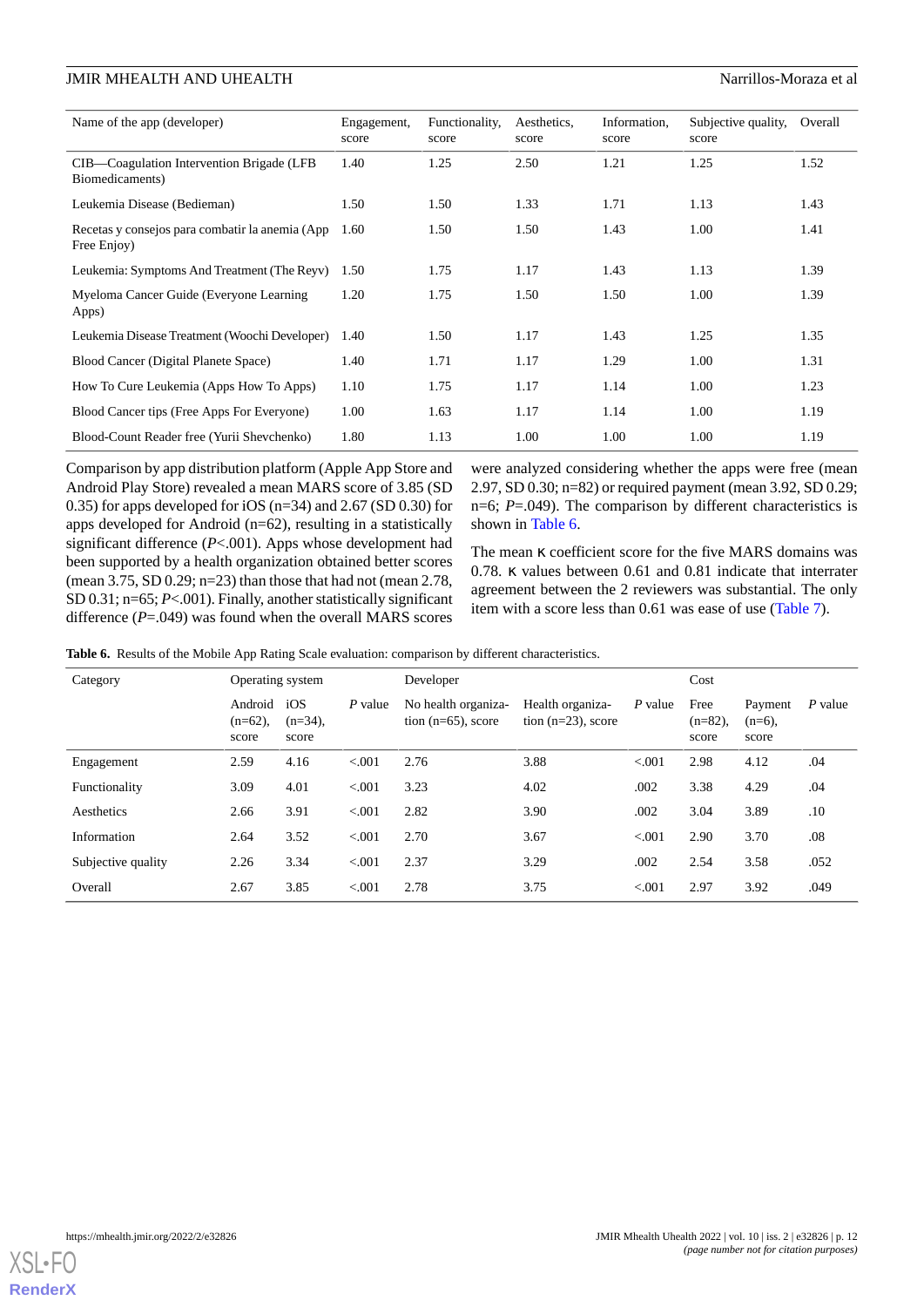<span id="page-12-0"></span>**Table 7.** Kappa score and interrater reliability for the Mobile App Rating Scale domains.

| Domain                                                                                              | Weighted Cohen K | Agreement, % |
|-----------------------------------------------------------------------------------------------------|------------------|--------------|
| Engagement                                                                                          | 0.82             | 93.1         |
| Entertainment                                                                                       | 0.63             | 86.7         |
| Interest                                                                                            | 0.72             | 90.4         |
| Customization                                                                                       | 0.90             | 95.2         |
| Interactivity                                                                                       | 0.84             | 92.6         |
| Target group                                                                                        | 0.73             | 90.4         |
| <b>Functionality</b>                                                                                | 0.69             | 90.6         |
| Performance                                                                                         | 0.67             | 88.5         |
| Ease of use                                                                                         | 0.54             | 87.1         |
| Navigation                                                                                          | 0.64             | 87.9         |
| Gestural design                                                                                     | 0.71             | 90.3         |
| <b>Aesthetics</b>                                                                                   | $0.80\,$         | 93.1         |
| Layout                                                                                              | 0.76             | 91.7         |
| Graphics                                                                                            | 0.76             | 90.7         |
| Visual appeal                                                                                       | 0.78             | 92.4         |
| <b>Information</b>                                                                                  | $0.80\,$         | 93.5         |
| Accuracy of the app in the description (Apple App Store and Android Play Store)                     | 0.77             | 93.1         |
| Goals                                                                                               | 0.78             | 92.8         |
| Quality of information                                                                              | 0.73             | 91.0         |
| Quantity of information                                                                             | 0.67             | 88.6         |
| Visual information                                                                                  | 0.63             | 86.4         |
| Evidence base                                                                                       | 0.91             | 96.3         |
| Credibility                                                                                         | 0.84             | 94.3         |
| <b>Subjective quality</b>                                                                           | $0.80\,$         | 92.8         |
| Would you recommend this app to people who might benefit from it?                                   | 0.78             | 91.5         |
| Would you pay for this app?                                                                         | 0.86             | 94.2         |
| How many times do you think you would use this app in the next 12 months if it was relevant to you? | 0.77             | 90.3         |
| What is your overall star rating of the app?                                                        | 0.79             | 92.2         |

# *Discussion*

#### **Principal Findings**

This is the first study to provide a systematic search and ranking of apps for patients diagnosed with hematological conditions available in the Apple App Store and Android Play Store, using the MARS as a standardized methodology for the classification, assessment, and validation of these apps.

We found that there were more apps available in the Android Play Store than in the Apple App Store, as mentioned in other studies [\[8,](#page-14-7)[11](#page-15-0)[,24](#page-15-11)], which can imply that uploading an app into the Android Play Store is an easier process. We observed that almost half of the apps (43/88, 49%) had been updated in the last year, as previously reported [[25\]](#page-15-12). Considering hematology as a medical field that is constantly growing in complexity and extending its therapeutic arsenal, this low rate of app content actualization is insufficient [\[26](#page-15-13)].

[XSL](http://www.w3.org/Style/XSL)•FO **[RenderX](http://www.renderx.com/)**

Of 88 apps, only 23 (26%) were designed with the participation of some kind of health organization. The absence of health care professionals in the development of health apps continues to be raised time and time again. Amor-García et al [\[11](#page-15-0)] observed that only 15.2% of apps for patients with genitourinary cancer involved health professionals in their design process. When reviewing apps for medication management, Tabi et al [\[27](#page-15-14)] observed a similar result (14.6%). It would seem crucial that health care professionals be involved in the creation of medical apps; however, this scarcely happens. Moreover, the fact that most health-related apps are free favors accessibility [[27\]](#page-15-14).

Our results expose the high prevalence of informative apps  $(60/88, 68\%)$  $(60/88, 68\%)$  $(60/88, 68\%)$ , as reported by other authors  $[6,11]$  $[6,11]$  $[6,11]$ . The majority of these apps provide generic data about one or several pathologies, including symptoms, diagnostics, and treatment, focusing solely on education. One-third of the total of informative apps is intended for patients with anemia, which highlights the interest in anemia self-management, as it is the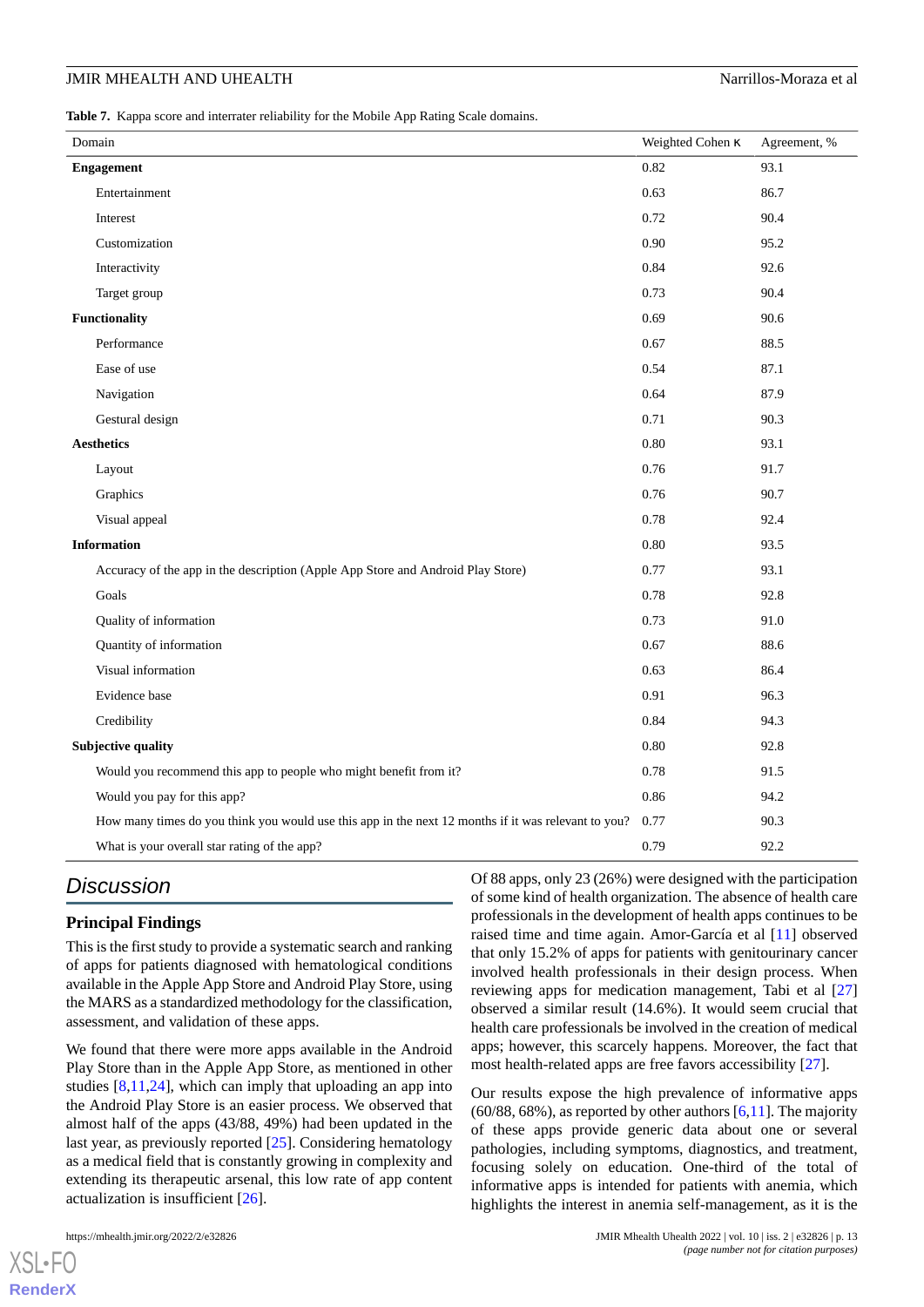most common blood disorder globally [[18\]](#page-15-5). Preventive apps are less numerous (23/88, 26%), although their quality and performance are significantly higher. These apps focus on handling the pathology after diagnosis, allowing for treatment and laboratory values tracking and recording of symptoms and adverse events. We found these types of apps the most appropriate and useful for patients with hematological conditions because many blood conditions require chronic and complex pharmacologic treatment [[28,](#page-15-15)[29](#page-15-16)]. Only 5 diagnostic apps were evaluated. It is worth mentioning *STB—Stop The Bleed*, an app designed to help anyone learn how to safely and effectively deal with life-threatening bleeding, which has demonstrated the potential of mobile apps in emergency scenarios [\[30](#page-15-17)]. The other 4 diagnostic apps are screening tools based on hematological parameters, questionnaires, and gene traits. Its objectives are to predict blood groups or certain hereditary pathologies, such as hemophilia or thalassemia. The main limitation is again the lack of evidence-based content, which in this case could mislead patients into not seeking professional advice. The potential of apps to be implemented as remote diagnostic tools for hematological conditions is very high. This is the case of AnemoCheck Mobile, an app that estimates hemoglobin levels by analyzing the color of fingernail beds and detects anemia, serving as a completely noninvasive anemia screening tool [\[31\]](#page-15-18).

The MARS has demonstrated its potential as a simple, reliable, and flexible health care app-quality rating scale [\[21\]](#page-15-8). It analyzes the quality of an app by evaluating 23 items, grouped into 5 domains, and rating on a 5-point scale. Our study showed a mean score of 3.03, considering a score of 3 as *acceptable*. This result is similar to the scores showed by other authors using the MARS to evaluate health apps for other conditions. The mean score found by Salazar et al [[5\]](#page-14-4) for apps designed for chronic pain management was 3.17, and Kwan et al [\[6](#page-14-5)] showed a mean score of 3.48 for apps targeted at patients with spondyloarthritis, out of 18 and 5 apps evaluated, respectively. Knitza et al [\[24](#page-15-11)] reviewed 28 rheumatology apps and obtained an overall MARS score of 3.85. The median overall MARS score of the analysis of 34 apps targeted toward supporting heart failure symptom monitoring was 3.4 [[32\]](#page-15-19). In a larger sample study, Amor-García et al [[11\]](#page-15-0) evaluated 46 apps for patients with genitourinary cancers and found a mean score of 2.98. It is worth noting that our study encompasses a higher number of apps evaluated than any of the studies cited. Thus, the overall quality of health apps in digital platforms is moderate, and there remains considerable scope for improvement. Of the 88 apps, 41 (47%) hematological apps obtained a score of at least 3 points, meaning that more than half of the apps for hematological conditions do not meet acceptable criteria for quality and content. Moreover, of the 88 apps, only 28 (32%) exceeded 4 points in the overall score.

MARS ratings ranged from 1.19 (*Blood Count Reader*) to 4.86 (*Multiple Myeloma Manager*), indicating the highly inconsistent quality of apps. The apps with the highest scored were *Multiple Myeloma Manager*, *Hodgkin Lymphoma Manager*, *Focus On Lymphoma*, *ALL Manager*, and *CLL Manager*. All of them were exclusive to the Apple App Store, except *Focus On Lymphoma*, which was available in both platforms. These apps showed high scores in the engagement and functionality domains. The main characteristic that defines these top-rated apps was the active

patient participation, offering wide treatment and symptom monitoring options, reminders, and schedules edition. The five apps with the highest score had a plain preventive purpose, whereas informative apps scored lower on the MARS despite being more frequent.

The comparison by operating system showed a statistically significant difference favoring iOS apps over Android apps in all 5 MARS domains, a tendency that has been observed in a similar evaluation about genitourinary apps [\[11](#page-15-0)]. The reason could be that the Apple App Store has stricter standards to include apps.

Although we observed that only 26% (23/88) of the apps involved the participation of health professionals in their design, their quality was significantly higher. The lack of health professional involvement is a constant that has already been highlighted by several authors, expressing their concern about app content and compromising patient safety [\[33](#page-16-0)[-35](#page-16-1)]. However, 4 of the best apps (*Multiple Myeloma Manager*, *Hodgkin Lymphoma Manager*, *ALL Manager*, and *CLL Manager*) were developed by @Point of Care, a platform consisting of nonmedical stakeholders and dedicated to creating medical apps for patients and clinicians. @Point of Care has designed apps focused on diverse pathologies, some of them obtaining considerably high MARS scores in other studies similar to ours [[11\]](#page-15-0). The analysis by cost revealed another statistically significant difference, positioning payment apps ahead of free apps in terms of quality, although the fact that only 6 hematological apps were not free and all of them were developed for iOS can destabilize the comparison.

Functionality was the domain that scored the highest on the MARS test, as described by other authors  $[11,36]$  $[11,36]$  $[11,36]$ . This implies that the apps are easy to navigate and efficient. Leaving subjective quality aside, engagement and information were the domains with the lowest MARS scores. Engagement reflects the capacity of the app to be personalized by the user. Patients usually search for a health app that allows for medication management, clinical and analytical parameter register, and symptom tracking [[28,](#page-15-15)[37](#page-16-3)]. Patients with hematological conditions would benefit significantly from this type of assistance, as several blood conditions demand constant patient monitoring and high adherence to treatment for a better health outcome [[18](#page-15-5)[,30](#page-15-17)]. *My INR*, *INR Care*, and *Diario de INR* are apps that allow anticoagulated patients to record and track their international normalized ratio readings and antivitamin K dosages. They could help improve adherence and avoid potential complications, such as the risk of bleeding or clots. *HaemActive* is a fitness app especially tailored to patients with hemophilia, who require special exercises that imply a minimal risk of bleeding. The app includes weekly training planning, explainer videos, and easy customization. In addition, patients expressed their interest in using health apps to communicate with their physicians [[28](#page-15-15)[,38](#page-16-4)]. Concerning the information domain, there is 1 specific item assessing the *evidence base*, which explores the extent to which the app has been scientifically tested. However, this item was excluded from all calculations, as no clinical studies to support the effectiveness and safety of any of the apps could be found. Thus, empirical studies should be conducted for apps to determine their clinical impact on

 $XSJ \cdot F$ **[RenderX](http://www.renderx.com/)**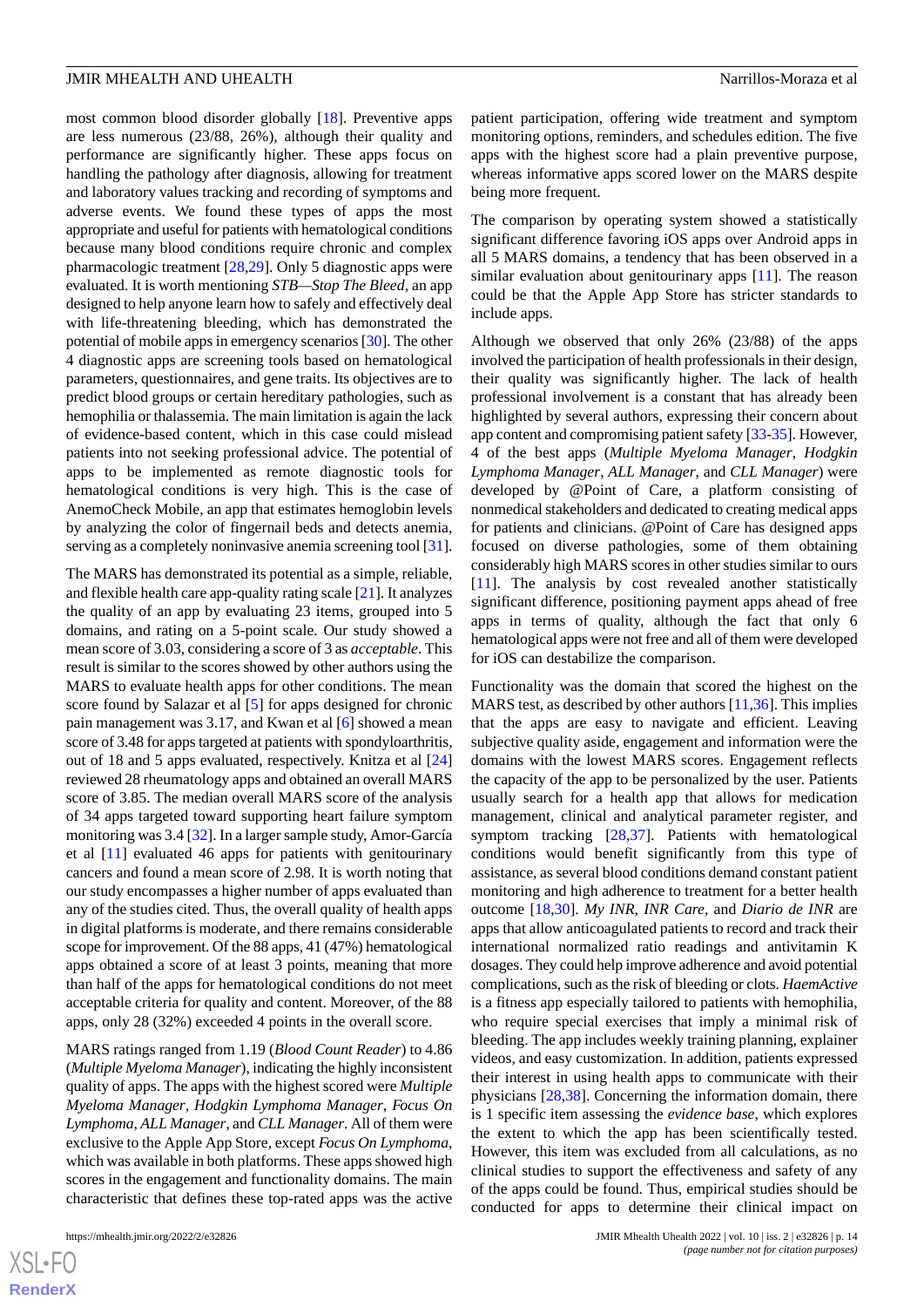outcomes for patients diagnosed with hematological conditions [[13\]](#page-15-1).

#### **Recommendations for Health App Development**

The number of health apps available and studies reviewing their quality is steadily growing, which will help health professionals to recommend apps to patients. This activity acquires even further relevance, considering the still little control from regulatory authorities over health app development. We have observed that the main issues that need to be addressed when designing health apps are as follows: no participation of health organizations in app development, questionable sources of information, and deficient interactivity and personalization options [[35\]](#page-16-1). Production of medical apps from nonmedical stakeholders has benefits in terms of creativity in the design of apps. However, it must be combined with clinician assistance to boost the credibility of medical information with such apps. Concerning patients with hematological conditions, registering analytical information, treatment prescribed, and symptoms is highly recommendable for apps to help them in their care.

#### **Limitations**

First, only apps available in the Android Play Store and Apple App Store, with contents in English or Spanish and accessed from a Spanish IP address were included, assuming the possibility of having missed some other apps dedicated to

hematological conditions. Another limitation could be that app quality was assessed using the MARS, which is limited by the subjectivity of the evaluators. Nevertheless, this issue is partially addressed by the high interrater reliability of the data analyzed by the 2 independent researchers. We believe that this evaluation should allow health care professionals and patients to identify which apps meet minimum standards of quality and safety in their content.

#### **Conclusions**

We provide the first systematic review of apps related to hematological conditions, identifying 88 apps and rating them using the MARS. The study shows great heterogeneity among their quality. Many of these apps emerge as tools for consulting information, being the most frequent functionality, although not the highest rated. A very small number of them offer a comprehensive self-management approach incorporating evidence-based strategies. Only 26% (23/88) of the apps were developed with the assistance of health care professionals. The top 5 rated apps—*Multiple Myeloma Manager*, *Hodgkin Lymphoma Manager*, *Focus On Lymphoma*, *ALL Manager*, and *CLL Manager*—allowed for active patient participation and app personalization. Higher scores in quality were observed in iOS apps, apps developed by health organizations, and payment apps.

### **Conflicts of Interest**

<span id="page-14-0"></span>None declared.

### <span id="page-14-1"></span>**References**

- <span id="page-14-2"></span>1. World Health Organization. mHealth Economics 2017: current status and future trends in mobile health. Research2Guidance. URL:<https://research2guidance.com/product/mhealth-economics-2017-current-status-and-future-trends-in-mobile-health/> [accessed 2021-05-05]
- <span id="page-14-3"></span>2. Number of mHealth apps available in the Google Play Store from 1st quarter 2015 to 1st quarter 2021. Statista. 2021. URL: <https://www.statista.com/statistics/779919/health-apps-available-google-play-worldwide/> [accessed 2021-07-07]
- <span id="page-14-4"></span>3. Kebede MM, Pischke CR. Popular diabetes apps and the impact of diabetes app use on self-care behaviour: a survey among the digital community of persons with diabetes on social media. Front Endocrinol (Lausanne) 2019;10:135 [[FREE Full](https://doi.org/10.3389/fendo.2019.00135) [text](https://doi.org/10.3389/fendo.2019.00135)] [doi: [10.3389/fendo.2019.00135\]](http://dx.doi.org/10.3389/fendo.2019.00135) [Medline: [30881349](http://www.ncbi.nlm.nih.gov/entrez/query.fcgi?cmd=Retrieve&db=PubMed&list_uids=30881349&dopt=Abstract)]
- <span id="page-14-5"></span>4. Kalhori SR, Hemmat M, Noori T, Heydarian S, Katigari MR. Quality evaluation of English mobile applications for gestational diabetes: app review using mobile application rating scale (MARS). Curr Diabetes Rev 2021;7(2):161-168. [doi: [10.2174/1573399816666200703181438\]](http://dx.doi.org/10.2174/1573399816666200703181438) [Medline: [32619173\]](http://www.ncbi.nlm.nih.gov/entrez/query.fcgi?cmd=Retrieve&db=PubMed&list_uids=32619173&dopt=Abstract)
- <span id="page-14-6"></span>5. Salazar A, de Sola H, Failde I, Moral-Munoz JA. Measuring the quality of mobile apps for the management of pain: systematic search and evaluation using the mobile app rating scale. JMIR Mhealth Uhealth 2018 Oct 25;6(10):e10718 [[FREE Full text](http://mhealth.jmir.org/2018/10/e10718/)] [doi: [10.2196/10718\]](http://dx.doi.org/10.2196/10718) [Medline: [30361196\]](http://www.ncbi.nlm.nih.gov/entrez/query.fcgi?cmd=Retrieve&db=PubMed&list_uids=30361196&dopt=Abstract)
- <span id="page-14-7"></span>6. Kwan YH, Ong WJ, Xiong M, Leung YY, Phang JK, Wang CT, et al. Evaluation of mobile apps targeted at patients with spondyloarthritis for disease monitoring: systematic app search. JMIR Mhealth Uhealth 2019 Oct 28;7(10):e14753 [\[FREE](https://mhealth.jmir.org/2019/10/e14753/) [Full text\]](https://mhealth.jmir.org/2019/10/e14753/) [doi: [10.2196/14753\]](http://dx.doi.org/10.2196/14753) [Medline: [31661080](http://www.ncbi.nlm.nih.gov/entrez/query.fcgi?cmd=Retrieve&db=PubMed&list_uids=31661080&dopt=Abstract)]
- 7. Terhorst Y, Rathner E, Baumeister H, Sander L. «Hilfe aus dem App-Store?»: Eine systematische Übersichtsarbeit und Evaluation von Apps zur Anwendung bei Depressionen. Verhaltenstherapie 2018 May 8;28(2):101-112. [doi: [10.1159/000481692\]](http://dx.doi.org/10.1159/000481692)
- <span id="page-14-8"></span>8. Collado-Borrell R, Escudero-Vilaplana V, Villanueva-Bueno C, Herranz-Alonso A, Sanjurjo-Saez M. Features and functionalities of smartphone apps related to COVID-19: systematic search in app stores and content analysis. J Med Internet Res 2020 Aug 25;22(8):e20334 [[FREE Full text](https://www.jmir.org/2020/8/e20334/)] [doi: [10.2196/20334\]](http://dx.doi.org/10.2196/20334) [Medline: [32614777](http://www.ncbi.nlm.nih.gov/entrez/query.fcgi?cmd=Retrieve&db=PubMed&list_uids=32614777&dopt=Abstract)]
- 9. Singh HJ, Couch D, Yap K. Mobile health apps that help with COVID-19 management: scoping review. JMIR Nurs 2020;3(1):e20596 [\[FREE Full text](http://europepmc.org/abstract/MED/32897271)] [doi: [10.2196/20596\]](http://dx.doi.org/10.2196/20596) [Medline: [32897271\]](http://www.ncbi.nlm.nih.gov/entrez/query.fcgi?cmd=Retrieve&db=PubMed&list_uids=32897271&dopt=Abstract)
- 10. Salehinejad S, Kalhori SR, Gohari SH, Bahaadinbeigy K, Fatehi F. A review and content analysis of national apps for COVID-19 management using Mobile Application Rating Scale (MARS). Inform Health Soc Care 2021 Mar 02;46(1):42-55. [doi: [10.1080/17538157.2020.1837838](http://dx.doi.org/10.1080/17538157.2020.1837838)] [Medline: [33164594\]](http://www.ncbi.nlm.nih.gov/entrez/query.fcgi?cmd=Retrieve&db=PubMed&list_uids=33164594&dopt=Abstract)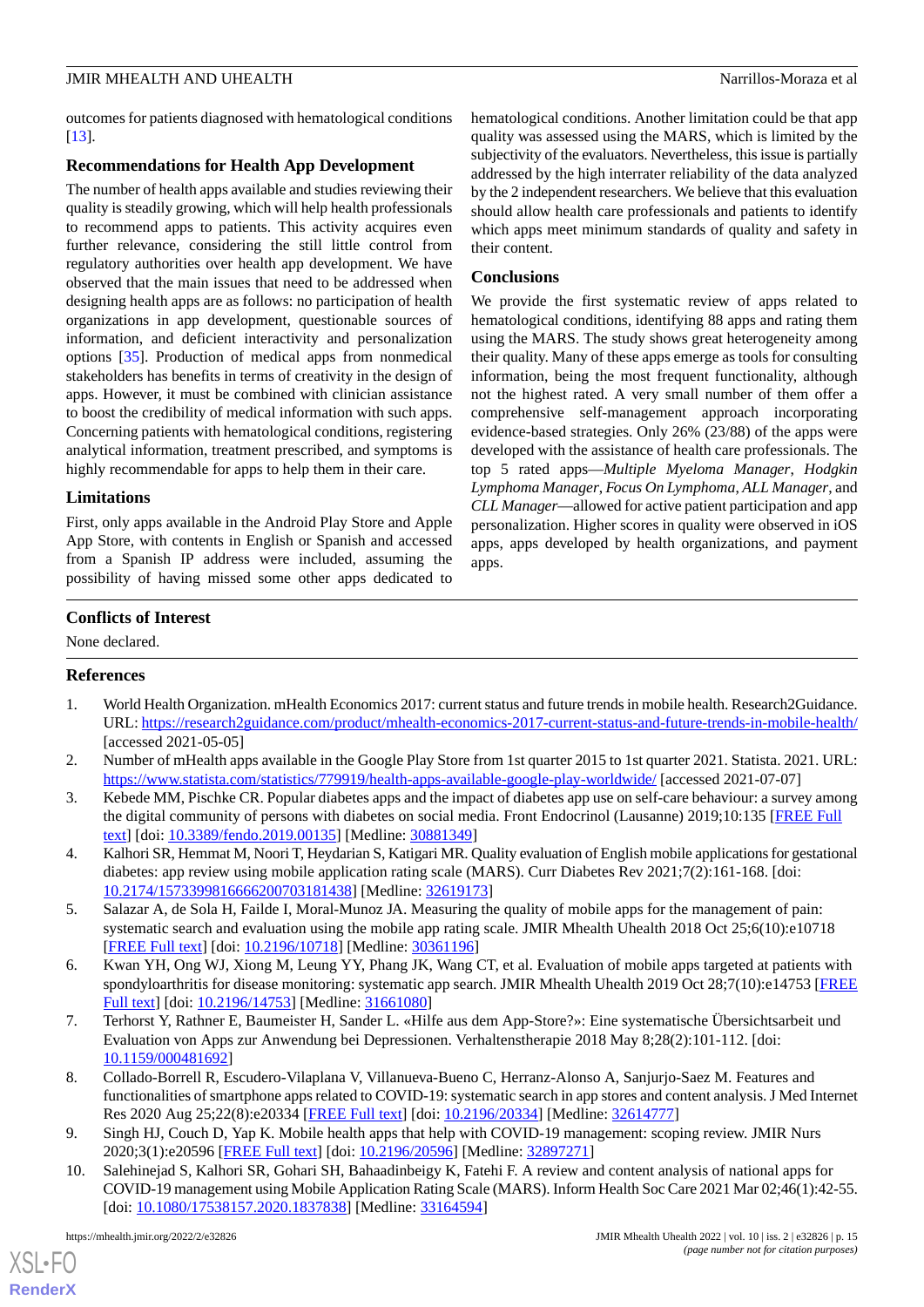- <span id="page-15-0"></span>11. Amor-García MA, Collado-Borrell R, Escudero-Vilaplana V, Melgarejo-Ortuño A, Herranz-Alonso A, Arija A, et al. Assessing apps for patients with genitourinary tumors using the mobile application rating scale (MARS): systematic search in app stores and content analysis. JMIR Mhealth Uhealth 2020 Jul 23;8(7):e17609 [\[FREE Full text](https://mhealth.jmir.org/2020/7/e17609/)] [doi: [10.2196/17609](http://dx.doi.org/10.2196/17609)] [Medline: [32706737](http://www.ncbi.nlm.nih.gov/entrez/query.fcgi?cmd=Retrieve&db=PubMed&list_uids=32706737&dopt=Abstract)]
- 12. Ali EE, Chan SS, Leow JL, Chew L, Yap KY. User acceptance of an app-based adherence intervention: perspectives from patients taking oral anticancer medications. J Oncol Pharm Pract 2019 Mar;25(2):390-397 [\[FREE Full text\]](http://europepmc.org/abstract/MED/29792123) [doi: [10.1177/1078155218778106\]](http://dx.doi.org/10.1177/1078155218778106) [Medline: [29792123\]](http://www.ncbi.nlm.nih.gov/entrez/query.fcgi?cmd=Retrieve&db=PubMed&list_uids=29792123&dopt=Abstract)
- <span id="page-15-2"></span><span id="page-15-1"></span>13. Jongerius C, Russo S, Mazzocco K, Pravettoni G. Research-tested mobile apps for breast cancer care: systematic review. JMIR Mhealth Uhealth 2019 Feb 11;7(2):e10930 [\[FREE Full text\]](https://mhealth.jmir.org/2019/2/e10930/) [doi: [10.2196/10930](http://dx.doi.org/10.2196/10930)] [Medline: [30741644\]](http://www.ncbi.nlm.nih.gov/entrez/query.fcgi?cmd=Retrieve&db=PubMed&list_uids=30741644&dopt=Abstract)
- 14. Burns R, Leal J, Sullivan R, Luengo-Fernandez R. Economic burden of malignant blood disorders across Europe: a population-based cost analysis. Lancet Haematol 2016 Aug;3(8):362-370. [doi: [10.1016/S2352-3026\(16\)30062-X](http://dx.doi.org/10.1016/S2352-3026(16)30062-X)] [Medline: [27476787](http://www.ncbi.nlm.nih.gov/entrez/query.fcgi?cmd=Retrieve&db=PubMed&list_uids=27476787&dopt=Abstract)]
- <span id="page-15-3"></span>15. Boström EA, Lira-Junior R. Non-malignant blood disorders and their impact on oral health: an overview. Curr Oral Health Rep 2019 Apr 24;6(2):161-168. [doi: [10.1007/s40496-019-0211-9\]](http://dx.doi.org/10.1007/s40496-019-0211-9)
- <span id="page-15-4"></span>16. Atrash HK, Parker CS. The public health response to blood disorders. Am J Prev Med 2010 Apr;38(4 Suppl):451-455. [doi: [10.1016/j.amepre.2010.01.006](http://dx.doi.org/10.1016/j.amepre.2010.01.006)] [Medline: [20331942\]](http://www.ncbi.nlm.nih.gov/entrez/query.fcgi?cmd=Retrieve&db=PubMed&list_uids=20331942&dopt=Abstract)
- <span id="page-15-5"></span>17. Boccalandro EA, Dallari G, Mannucci PM. Telemedicine and telerehabilitation: current and forthcoming applications in haemophilia. Blood Transfus 2019 Sep;17(5):385-390 [\[FREE Full text\]](https://doi.org/10.2450/2019.0218-18) [doi: [10.2450/2019.0218-18\]](http://dx.doi.org/10.2450/2019.0218-18) [Medline: [30747703](http://www.ncbi.nlm.nih.gov/entrez/query.fcgi?cmd=Retrieve&db=PubMed&list_uids=30747703&dopt=Abstract)]
- <span id="page-15-6"></span>18. Mann D, Riddell L, Lim K, Byrne LK, Nowson C, Rigo M, et al. Mobile phone app aimed at improving iron intake and bioavailability in premenopausal women: a qualitative evaluation. JMIR Mhealth Uhealth 2015 Sep 28;3(3):e92 [[FREE](http://mhealth.jmir.org/2015/3/e92/) [Full text\]](http://mhealth.jmir.org/2015/3/e92/) [doi: [10.2196/mhealth.4300](http://dx.doi.org/10.2196/mhealth.4300)] [Medline: [26416479\]](http://www.ncbi.nlm.nih.gov/entrez/query.fcgi?cmd=Retrieve&db=PubMed&list_uids=26416479&dopt=Abstract)
- <span id="page-15-7"></span>19. Agarwal P, Gordon D, Griffith J, Kithulegoda N, Witteman HO, Sacha Bhatia R, et al. Assessing the quality of mobile applications in chronic disease management: a scoping review. NPJ Digit Med 2021 Mar 10;4(1):46 [\[FREE Full text](https://doi.org/10.1038/s41746-021-00410-x)] [doi: [10.1038/s41746-021-00410-x\]](http://dx.doi.org/10.1038/s41746-021-00410-x) [Medline: [33692488\]](http://www.ncbi.nlm.nih.gov/entrez/query.fcgi?cmd=Retrieve&db=PubMed&list_uids=33692488&dopt=Abstract)
- <span id="page-15-8"></span>20. Terhorst Y, Philippi P, Sander LB, Schultchen D, Paganini S, Bardus M, et al. Validation of the Mobile Application Rating Scale (MARS). PLoS One 2020;15(11):e0241480 [[FREE Full text\]](https://dx.plos.org/10.1371/journal.pone.0241480) [doi: [10.1371/journal.pone.0241480\]](http://dx.doi.org/10.1371/journal.pone.0241480) [Medline: [33137123\]](http://www.ncbi.nlm.nih.gov/entrez/query.fcgi?cmd=Retrieve&db=PubMed&list_uids=33137123&dopt=Abstract)
- <span id="page-15-9"></span>21. Stoyanov SR, Hides L, Kavanagh DJ, Zelenko O, Tjondronegoro D, Mani M. Mobile app rating scale: a new tool for assessing the quality of health mobile apps. JMIR Mhealth Uhealth 2015;3(1):e27 [\[FREE Full text\]](http://mhealth.jmir.org/2015/1/e27/) [doi: [10.2196/mhealth.3422](http://dx.doi.org/10.2196/mhealth.3422)] [Medline: [25760773](http://www.ncbi.nlm.nih.gov/entrez/query.fcgi?cmd=Retrieve&db=PubMed&list_uids=25760773&dopt=Abstract)]
- <span id="page-15-11"></span><span id="page-15-10"></span>22. Moher D, Shamseer L, Clarke M, Ghersi D, Liberati A, Petticrew M, et al. Preferred reporting items for systematic review and meta-analysis protocols (PRISMA-P) 2015 statement. Syst Rev 2015 Jan;4:1 [\[FREE Full text\]](http://www.systematicreviewsjournal.com/content/4//1) [doi: [10.1186/2046-4053-4-1\]](http://dx.doi.org/10.1186/2046-4053-4-1) [Medline: [25554246\]](http://www.ncbi.nlm.nih.gov/entrez/query.fcgi?cmd=Retrieve&db=PubMed&list_uids=25554246&dopt=Abstract)
- <span id="page-15-12"></span>23. McHugh ML. Interrater reliability: the kappa statistic. Biochem Med (Zagreb) 2012;22(3):276-282 [\[FREE Full text\]](http://www.biochemia-medica.com/2012/22/276) [Medline: [23092060](http://www.ncbi.nlm.nih.gov/entrez/query.fcgi?cmd=Retrieve&db=PubMed&list_uids=23092060&dopt=Abstract)]
- <span id="page-15-13"></span>24. Knitza J, Tascilar K, Messner E, Meyer M, Vossen D, Pulla A, et al. German mobile apps in rheumatology: review and analysis using the mobile application rating scale (MARS). JMIR Mhealth Uhealth 2019 Aug 05;7(8):e14991 [[FREE Full](https://mhealth.jmir.org/2019/8/e14991/) [text](https://mhealth.jmir.org/2019/8/e14991/)] [doi: [10.2196/14991\]](http://dx.doi.org/10.2196/14991) [Medline: [31381501\]](http://www.ncbi.nlm.nih.gov/entrez/query.fcgi?cmd=Retrieve&db=PubMed&list_uids=31381501&dopt=Abstract)
- <span id="page-15-14"></span>25. Collado-Borrell R, Escudero-Vilaplana V, Ribed-Sánchez A, Ibáñez-García S, Herranz-Alonso A, Sanjurjo-Sáez M. Smartphone applications for cancer patients; what we know about them? Farm Hosp 2016 Jan 01;40(1):25-35 [[FREE Full](http://www.aulamedica.es/fh/pdf/8993.pdf) [text](http://www.aulamedica.es/fh/pdf/8993.pdf)] [doi: [10.7399/fh.2016.40.1.8993](http://dx.doi.org/10.7399/fh.2016.40.1.8993)] [Medline: [26882831\]](http://www.ncbi.nlm.nih.gov/entrez/query.fcgi?cmd=Retrieve&db=PubMed&list_uids=26882831&dopt=Abstract)
- <span id="page-15-15"></span>26. Finnes HD. 2019-2020 Drug updates in hematologic malignancies. J Adv Pract Oncol 2021 Apr;12(3):279-283 [\[FREE Full](http://europepmc.org/abstract/MED/34084575) [text](http://europepmc.org/abstract/MED/34084575)] [doi: [10.6004/jadpro.2021.12.3.12](http://dx.doi.org/10.6004/jadpro.2021.12.3.12)] [Medline: [34084575](http://www.ncbi.nlm.nih.gov/entrez/query.fcgi?cmd=Retrieve&db=PubMed&list_uids=34084575&dopt=Abstract)]
- <span id="page-15-16"></span>27. Tabi K, Randhawa AS, Choi F, Mithani Z, Albers F, Schnieder M, et al. Mobile apps for medication management: review and analysis. JMIR Mhealth Uhealth 2019 Sep 11;7(9):e13608 [[FREE Full text\]](https://mhealth.jmir.org/2019/9/e13608/) [doi: [10.2196/13608](http://dx.doi.org/10.2196/13608)] [Medline: [31512580](http://www.ncbi.nlm.nih.gov/entrez/query.fcgi?cmd=Retrieve&db=PubMed&list_uids=31512580&dopt=Abstract)]
- <span id="page-15-17"></span>28. Collado-Borrell R, Escudero-Vilaplana V, Calles A, Garcia-Martin E, Marzal-Alfaro B, Gonzalez-Haba E, et al. Oncology patient interest in the use of new technologies to manage their disease: cross-sectional survey. J Med Internet Res 2018 Oct 23;20(10):e11006 [\[FREE Full text](http://www.jmir.org/2018/10/e11006/)] [doi: [10.2196/11006\]](http://dx.doi.org/10.2196/11006) [Medline: [30355554\]](http://www.ncbi.nlm.nih.gov/entrez/query.fcgi?cmd=Retrieve&db=PubMed&list_uids=30355554&dopt=Abstract)
- <span id="page-15-18"></span>29. Shah N, Jonassaint J, De CL. Patients welcome the sickle cell disease mobile application to record symptoms via technology (SMART). Hemoglobin 2014;38(2):99-103. [doi: [10.3109/03630269.2014.880716\]](http://dx.doi.org/10.3109/03630269.2014.880716) [Medline: [24512633](http://www.ncbi.nlm.nih.gov/entrez/query.fcgi?cmd=Retrieve&db=PubMed&list_uids=24512633&dopt=Abstract)]
- <span id="page-15-19"></span>30. Roncero AP, Marques G, Sainz-De-Abajo B, Martín-Rodríguez F, Vegas CD, Garcia-Zapirain B, et al. Mobile health apps for medical emergencies: systematic review. JMIR Mhealth Uhealth 2020 Dec 11;8(12):e18513 [[FREE Full text\]](https://mhealth.jmir.org/2020/12/e18513/) [doi: [10.2196/18513\]](http://dx.doi.org/10.2196/18513) [Medline: [33306037\]](http://www.ncbi.nlm.nih.gov/entrez/query.fcgi?cmd=Retrieve&db=PubMed&list_uids=33306037&dopt=Abstract)
- 31. Mannino RG, Myers DR, Tyburski EA, Caruso C, Boudreaux J, Leong T, et al. Smartphone app for non-invasive detection of anemia using only patient-sourced photos. Nat Commun 2018 Dec 04;9(1):4924 [[FREE Full text](http://europepmc.org/abstract/MED/30514831)] [doi: [10.1038/s41467-018-07262-2\]](http://dx.doi.org/10.1038/s41467-018-07262-2) [Medline: [30514831\]](http://www.ncbi.nlm.nih.gov/entrez/query.fcgi?cmd=Retrieve&db=PubMed&list_uids=30514831&dopt=Abstract)
- 32. Masterson CR, Maurer MS, Reading M, Hiraldo G, Hickey KT, Iribarren S. Review and analysis of existing mobile phone apps to support heart failure symptom monitoring and self-care management using the mobile application rating scale (MARS). JMIR Mhealth Uhealth 2016 Jun 14;4(2):e74. [doi: [10.2196/mhealth.5882\]](http://dx.doi.org/10.2196/mhealth.5882) [Medline: [27302310\]](http://www.ncbi.nlm.nih.gov/entrez/query.fcgi?cmd=Retrieve&db=PubMed&list_uids=27302310&dopt=Abstract)